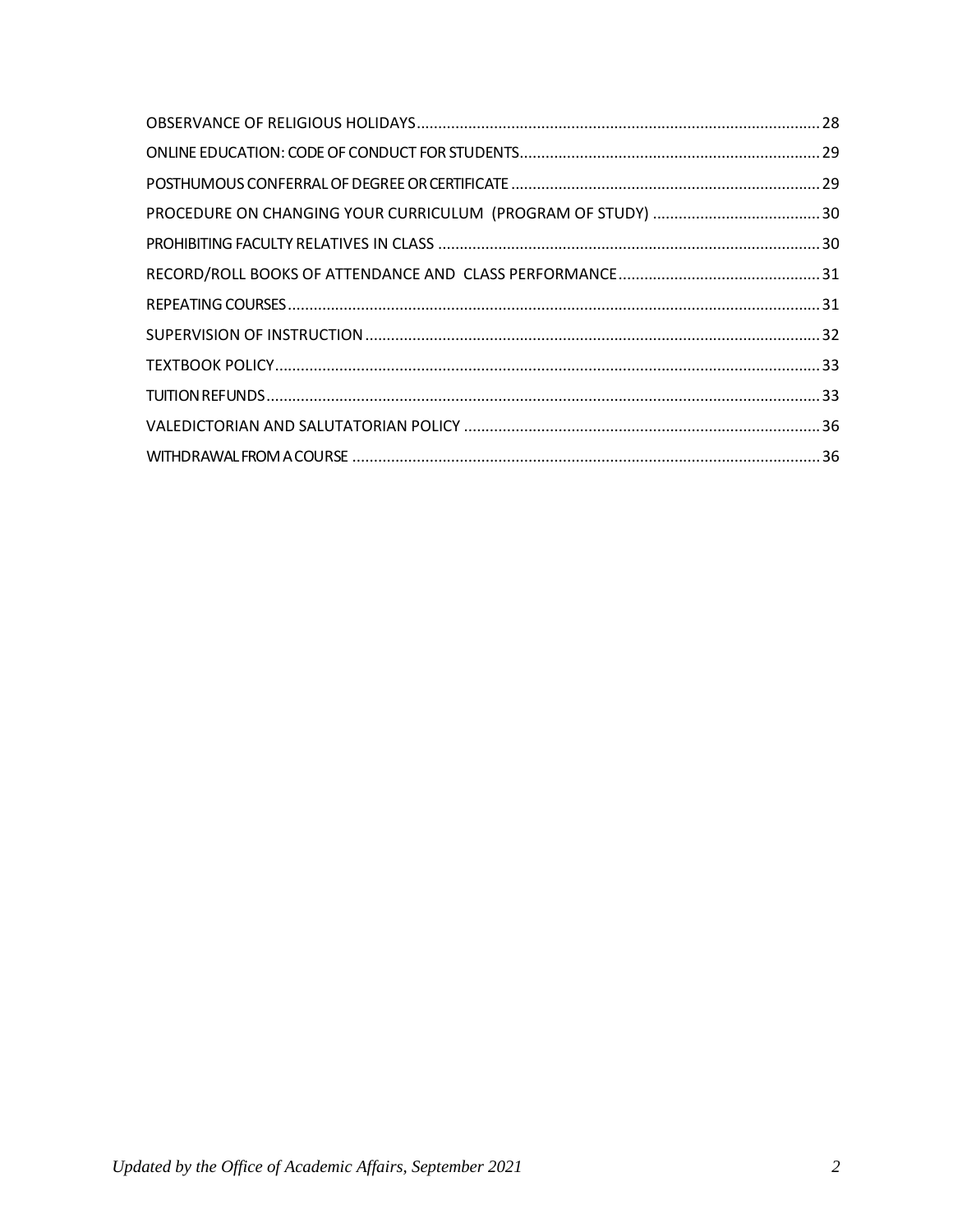## **ACADEMIC FREEDOM**

<span id="page-2-0"></span>It is the policy at the College to maintain and encourage full freedom, within the law of inquiry, teaching and research. In the exercise of this freedom the faculty members may, without limitation, discuss their own disciplines in the classroom; they may not, however, claim as a right the privilege of discussing in their classrooms controversial subject matter which has no relation to the subject matter being taught in that class. In their role as citizens, the faculty members have the same freedom as any other citizen. However, in their extramural utterances they have an obligation to indicate that they are not this institution's spokespersons.

## **ACADEMIC DISHONESTY**

<span id="page-2-1"></span>Academic dishonesty is both an academic matter between a student and his/her faculty member and a violation under the Student Conduct Code. An act of academic dishonesty may and should be handled by the faculty member, the student, and, if appropriate, the faculty member's department head and/or academic dean. Sanctions that can be assigned by a faculty member range from giving a reduced grade on the work in question to failing the student for the entire course. A sanction assigned by a faculty member is an academic sanction, not a disciplinary sanction and is independent of any disciplinary actions taken against the student by the college.

If the matter is resolved satisfactorily between the student and the faculty member, the faculty member may still report the incident to the Associate Dean of Student Life. The Associate Dean will maintain a record of the reported incident and may elect to pursue college disciplinary action against a student.

If the faculty member decides that a stronger sanction is needed instead of or in addition to any academic sanctions assigned by that faculty member, the incident may be referred to the Associate Dean of Student Life for review and possible college disciplinary action. Once the referral is made, the incident will be handled in the same manner as would any other allegation under the Student Code of Conduct.

Academic sanctions assigned by the faculty member in agreement with the student or assigned by the faculty member after the charge of academic dishonesty has been validated through the college disciplinary system cannot be grieved under the college's Grade Grievance Procedure.

Faculty should report Academic Dishonesty incidents by filling out the online **[Academic](https://www.sunywcc.edu/academicdishonestyreport)  [Dishonesty Report](https://www.sunywcc.edu/academicdishonestyreport)**, which can be found on the following webpage: <https://www.sunywcc.edu/student-services/policies/student-conduct/reporting-an-incident/>

## **ACADEMIC REINSTATEMENT AFTER AN ABSENCE**

<span id="page-2-2"></span>Students who have not registered for an academic year may be permitted to return to classes on a provisional, non-matriculated basis by working through the Counseling Office. Full Academic Reinstatement will still require compliance with either paragraph 1 or 2 of this section.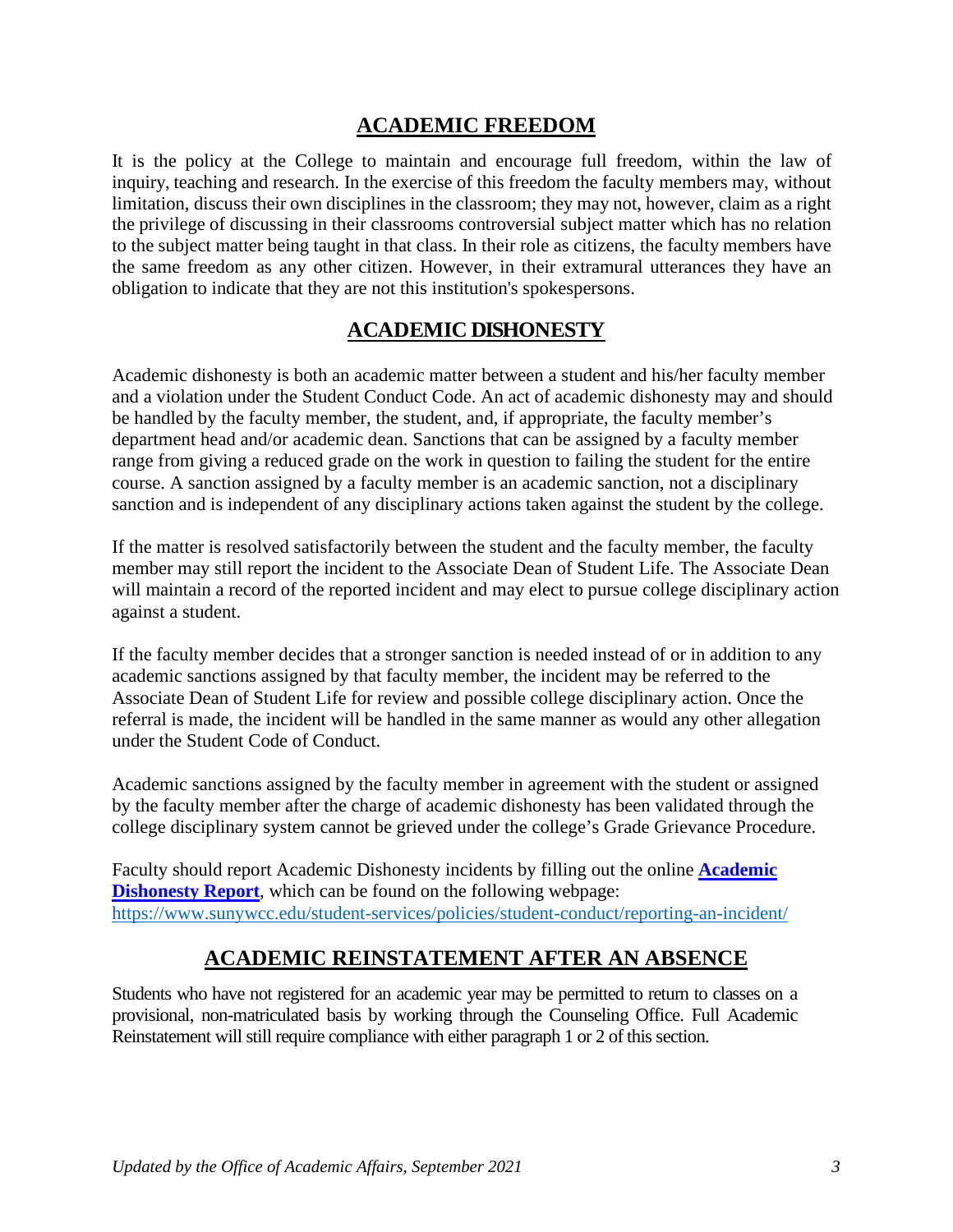# **ACADEMIC STANDING**

#### <span id="page-3-0"></span>**Scholastic Standards**

| $3.75 - 4.0$ | President's List (semester average – must be enrolled as a student with 12 or more credits)<br>and "Graduation With Highest Distinction" (cumulative average). |
|--------------|----------------------------------------------------------------------------------------------------------------------------------------------------------------|
| 3.50-3.74    | Dean's List (semester average – must be enrolled as a student with 12 or more credits) and<br>"Graduation With Highest Distinction" (cumulative average).      |
| 2.0          | Cumulative average required for graduation.                                                                                                                    |
| 1.75         | If the student has attempted 48 credits or more his/her cumulative index must be 1.75 or<br>above.                                                             |
| 1.50         | If the student has attempted 32 to 47 credits, his/her cumulative index must be 1.50 or above.                                                                 |
| 1.00         | If the student has attempted 12 to 31 credits, his/her cumulative index must be 1.00 or above.                                                                 |

#### **Students Not Meeting Scholastic Standards**

If a student does not meet the College's scholastic standards, the student's academic status will be changed according to the table below. Financial aid standards are governed differently because all courses attempted, including developmental and transfer credits, are counted to determine financial aid eligibility.

| <b>Attempted</b><br><b>Academic Credits</b> | <b>Cumulative GPA</b> | <sub>of</sub><br><b>Semester</b><br>Last<br><b>Attendance GPA</b> | <b>Academic Status</b>      |
|---------------------------------------------|-----------------------|-------------------------------------------------------------------|-----------------------------|
| $0 - 31$                                    | Less than 2.00        | Any                                                               | <b>Academic Probation</b>   |
| 32-47                                       | Less than 2.00        | 2.00 and greater                                                  | <b>Academic Probation</b>   |
| 32-47                                       | Less than $2.00$      | Less than $2.00$                                                  | <b>Academic Restriction</b> |
| $48+$                                       | Less than 2.00        | 2.00 and greater                                                  | <b>Academic Probation</b>   |
| $48+$                                       | Less than 2.00        | Less than $2.00$ (first<br>time in this category)                 | <b>Academic Restriction</b> |
| $48+$                                       | Less than 2.00        | than<br>2.00<br>Less<br>(second time in this)<br>category)        | Academic Dismissal          |

#### **Academic Status of Students Not Meeting Scholastic Standards**

#### **Academic Probation**

A student on academic probation may take no more than 14 charged credits per semester, as approved by a counselor. Mandated counseling is required for all students on academic probation.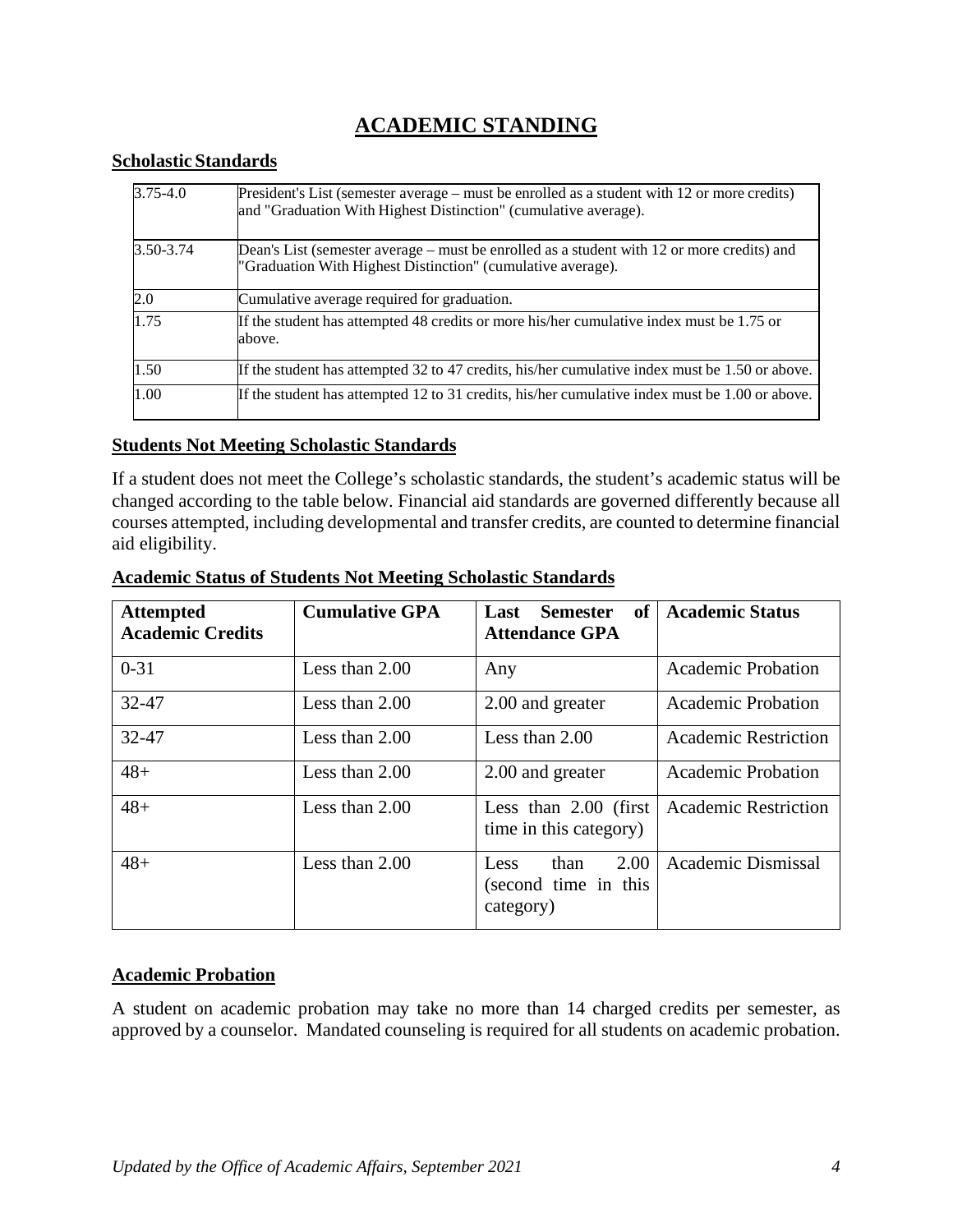### **Academic Restriction**

A student on academic restriction may take no more than 8 charged credits per semester, as approved by a counselor and/or curriculum chair. Mandated counseling is required for all students on academic restriction.

#### **Academic Dismissal**

A student who is academically dismissed may not attend classes at Westchester Community College until the student petitions for reinstatement from academic dismissal and his/her Re-entry Application is approved. Students will be limited to 8 charged credits upon re-entry. Students returning after 3 or more years may be eligible for the Fresh Start Program.

#### **Petition for Reinstatement as a Non-Matriculated Student, from Academic Dismissal to Academic Restriction**

A student is encouraged to apply for reinstatement to the College only after the circumstances that caused him/her to be academically dismissed have been addressed.

A student who is reinstated to the College

- will be reinstated as a non-matriculated student, and as such, will not be eligible for financial aid.
- can only re-enter at the start of a regular fall or spring semester.
- will automatically be placed on academic restriction, and as such, will be limited to 8 charged credits.

To petition for reinstatement from academic dismissal, the application process is as follows:

- 1. Complete a Re-entry Application for Academically Dismissed Students available in the Registrar's Office, the Counseling Office, and online by clicking on the above link. The application must be filed at least 2 weeks prior to the beginning of the regular fall or spring semester.
- 2. Submit any transcripts from other colleges attended in the interim.
- 3. Make an appointment with the Curriculum Chair assigned to the program of study you seek to enter or re-enter.
- 4. Make an appointment with the Academic Dean (or Dean's designee) of the School that houses the program of study. The application and information will be evaluated by the Academic Dean or Dean's designee. If the application for re-entry is approved, the student will be reinstated as a non-matriculated student on academic restriction.

To be reinstated as a matriculated student, a student must have a semester GPA of 2.0 and have a minimum status of academic probation. Reinstatement to matriculated status does not automatically mean financial aid reinstatement, since financial aid eligibility is governed by separate standards.

Reinstatement to matriculated status does not automatically mean reinstatement into a student's former curriculum, since reinstatement or entry into certain curricula requires the permission of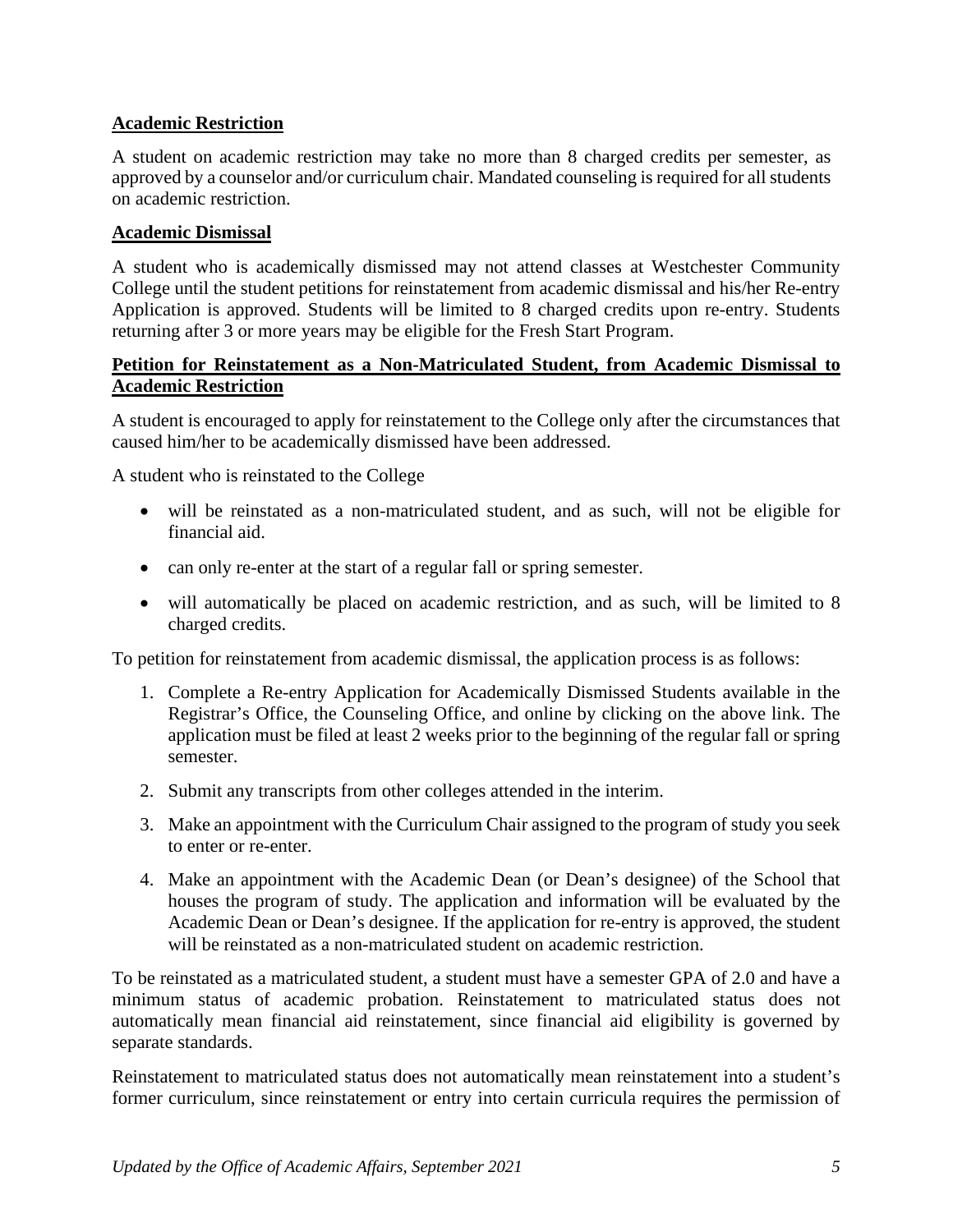the Curriculum Chair. Curricula that require special permission from the Curriculum Chair include, but are not limited to, Nursing, Respiratory Therapy, Radiologic Technology, Culinary Arts and Hospitality Management, Veterinary Technology and Human Services.

# **APPEALING A FINAL GRADE**

## <span id="page-5-0"></span>**Appealing a Final Grade**

Students are expected to discuss their academic progress during the semester in which the grade is earned with the faculty member. If necessary, the student may consult with the Chairperson of the faculty member's department. If, at the conclusion of the semester, a student believes that the final grade awarded was unfairly determined, the student has a right to pursue a formal appeal of the grade using the steps outlined below. It should be noted that the student may bring one support person to any or all of the meetings during the appeals process.\*

\*The student must submit a completed/notarized WCC FERPA Release of Information Form and list the support person as someone who is eligible to have access the student's records prior to an appeal meeting. **This form can be obtained in the Registrar's Office or on the Registrar's web page.**

### **Step 1: Appeal to the Faculty Member**

The student must request a meeting with the faculty member no later than the third week of the fall or spring semester following the term in which the grade was earned. Failure to do so will forfeit the appeal. The request must be made via email to the faculty member's WCC email address. The faculty member is expected to grant this request for a meeting within ten business days of the request. The faculty member and student shall communicate to earnestly strive to resolve the problem (either in person/telephone or electronically/virtually). If an agreement is not reached, the Grade Appeal Form should be filled out by the student and faculty member in order to initiate Step 2 of the process. Note: If an in-person meeting was not possible the student should submit any email correspondence regarding the appeal to the Department Chair in addition to the Grade Appeal form.

### **Step 2: Meeting with the Department Chair**

The student shall request a meeting with the Department Chair if:

- The faculty member is unavailable (i.e. Step 1 was not able to be completed), or
- Step 1 did not result in an agreement between the faculty member and the student.

The request to meet with the Department Chair must be made no later than the sixth week of the fall or spring semester following the semester in which the grade was earned. The Chairperson will make sure that the faculty member has completed his or her portion of the form and then schedule a meeting (with the student and faculty member) in a timely manner. The Chairperson, faculty member, and student shall communicate (either in person/telephone or electronically/virtually) and will act in a determined manner to address and resolve the underlying issues mentioned in the appeal. However, if the faculty member and student remain at an impasse AND the student indicates an intention to continue to pursue the issue, the Department Chair will complete the appropriate section of the form and forward it to the Dean of the School (in which the course is affiliated), thus initiating Step 3 of the Grade Appeal Process. However, if the appeal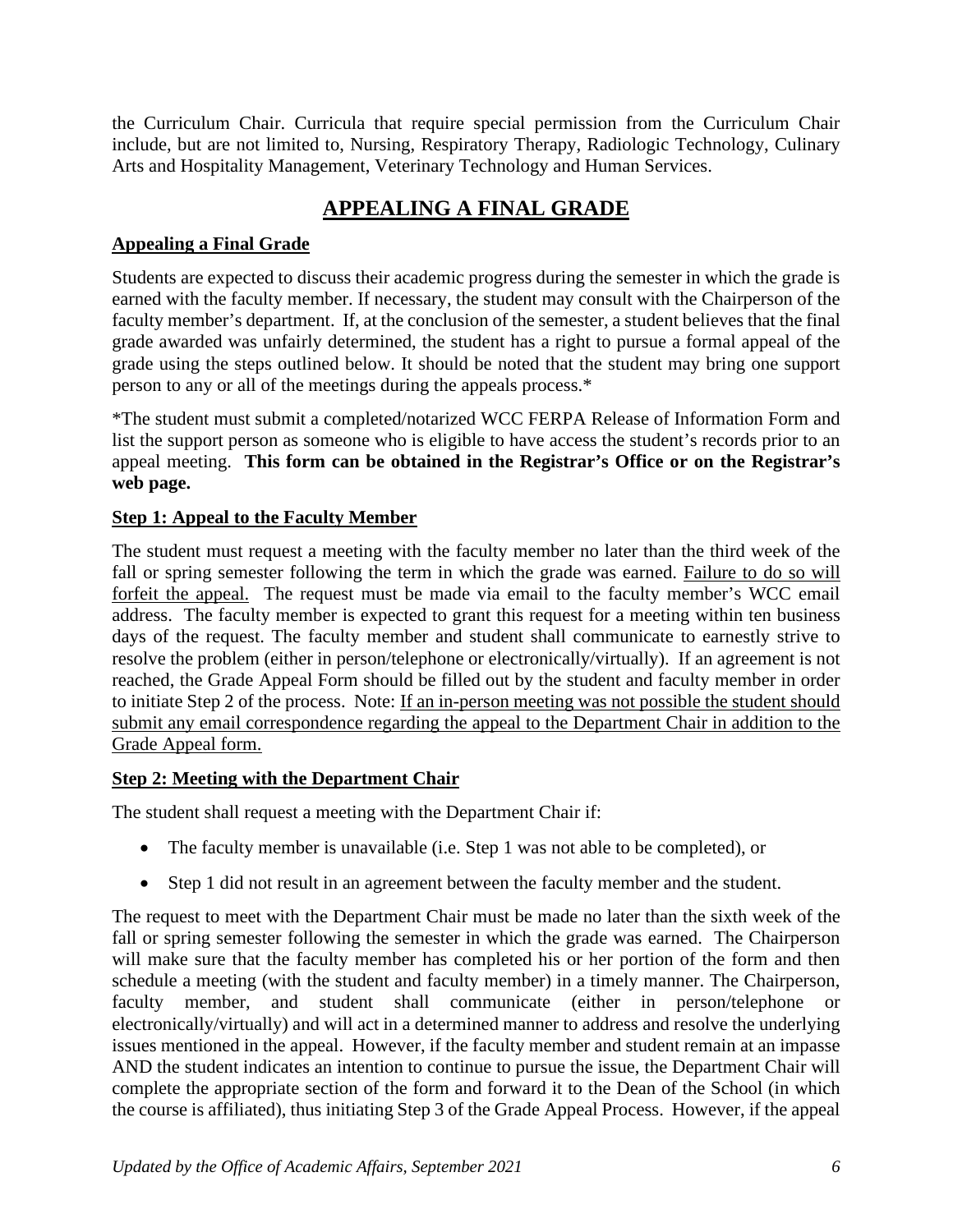is resolved to the student's satisfaction, and the faculty member agrees to change the grade, then the faculty member should change the grade using the standard grade form. In all cases, all paperwork associated with Step 2 of this process should be filed with the Dean's Office as an official record of the resolved appeal.

### **Step 3: Meeting with the Dean**

If a resolution is not agreed upon in step 2, the student must request a meeting with the Dean of the School (in which the course is affiliated) within ten business days of the conclusion of Step 2. The Dean will investigate the matter, meet with the Department Chairperson, the faculty member, and the student in order to work towards a mutual agreement of the appeal. This meeting can take place in person/telephone or electronically/virtually. However, if the faculty member and student still remain at an impasse AND the student indicates an intention to continue to pursue the issue, the Dean will complete the appropriate section of the form and forward it to the Provost, initiating Step 4 of the Grade Appeal Process.

## **Step 4: Appeal to the Vice President and Dean of Academic Affairs**

If the student is discontent with the outcome of Step 3, the student can choose to make a request for an appeal with the Provost. This request must be made within ten business days of the conclusion of Step 3. The student will present the Provost with:

- The grade appeal form previously submitted to the Dean
- A written summary of what occurred during Steps 1-3, and
- A statement documenting why the student wishes to continue the appeals process.

After the Provost reviews all written documents concerning the appeal, the Provost will determine if the appeal has been sufficiently vetted through Steps 1-3 AND if the final grade should stand. If the Provost determines the appeal has been properly vetted and the final grade should stand then the Provost will inform all parties involved in Steps 1-3 in writing as to this finding.

However, if the Provost determines the appeal was not sufficiently vetted through the process, and/or the appeal still has merit, and the student and faculty member are still at an impasse, then the Provost will meet with members of that department's D.C. (Departmental Committee) to discuss a possible resolution as soon as possible. The purpose of this meeting is for the Provost to discuss with departmental members the scope of the appeal to try to provide a path for resolution. This meeting can take place in person/telephone or electronically/virtually and must include at least two other members of the department (excluding the faculty member involved in the appeal) from the Departmental Committee. The Chairperson of that department may assist the Provost in identifying these two D.C. members, but the Department Chairperson should not be present at this meeting. After the meeting, the Provost will determine and notify all parties (involved in steps 1- 4) in writing of the final outcome of the appeal. The provost will also communicate with the registrar's office if a change of grade is needed.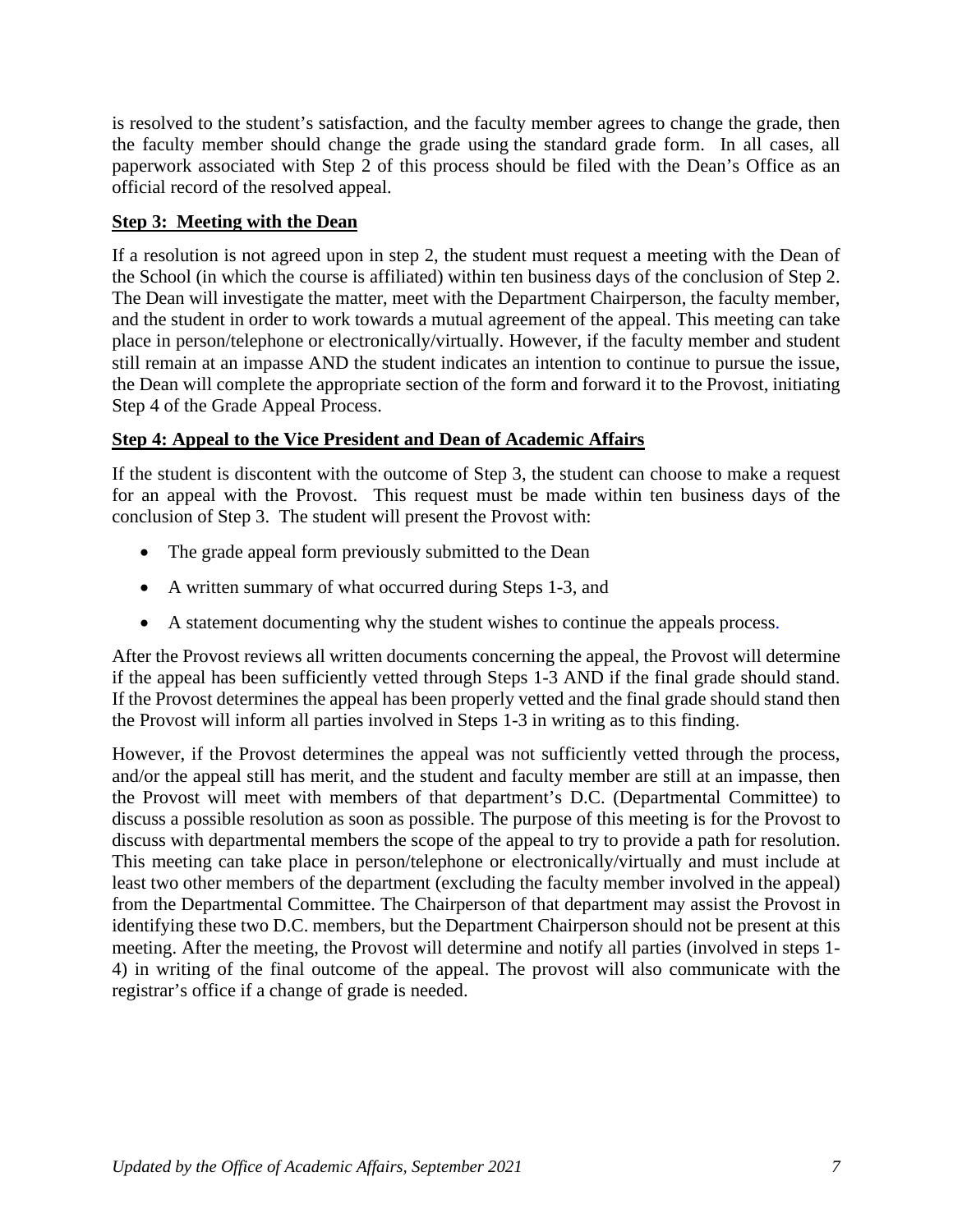# **ATTENDANCE CERTIFICATION**

### <span id="page-7-0"></span>**Rosters**

Faculty may obtain class rosters by going to [https://mywcc.sunywcc.edu.](https://mywcc.sunywcc.edu/) Enter your User ID and password in the indicated fields. These are the same log-in credentials you use to access email. Go to the Faculty Center on the portal page to access your Schedule and Class Rosters.

Any student whose name and ID does not appear on the roster must present a Bursar's receipt to enter that class. The names of those students will appear on the next updated roster.

### **ANY STUDENT WHOSE NAME IS NOT ON THE PRINTED ROSTER, OR WHO DOES NOT HAVE A BURSAR'S RECEIPT SHOULD NOT BE PERMITTED TO REMAIN IN CLASS.THESTUDENTSHOULD BESENTIMMEDIATELY TOTHE REGISTRAR'S OFFICE FOR CLARIFICATION AND NECESSARY ADJUSTMENT.**

#### **Census Attendance Rosters**

- The attendance verification step is required of all instructors; a reminder email with instructions is sent out by the Registrar every semester.
- In Faculty Center, there is a separate tab for ATTENDANCE ROSTERS.
- Attendance rosters will be available the day after the census date of each separate session within a term, meaning that if an instructor is teaching in more than one session within a term, the attendance rosters will be available for processing at different dates.
- Instructors need only to answer "YES" or "NO" for each student on the roster, verifying if the student attended the course at least once during the time frame listed on the roster.
- If you are teaching classes in multiple sessions within a term you will need to complete the attendance process at the appropriate time for each session.
- If you miss the deadline for submitting attendance the Attendance Roster will display a negative number representing the number of days by which you are late. You must still complete the attendance process as soon as possible.
- For assistance with questions or problems regarding your attendance reporting please contact the Registrar's Office.
- For more information, please refer to the Academic Procedures and Regulations section entitled Attendance Certification.

### **Re-Enrollment Form**

On a routine basis through the end of the drop/add period, student registrations are dropped for lack of payment and will be deleted from your class rosters. In order for them to return to your course, they will need to re-register. You may be asked to sign a "re-enrollment form" which verifies their attendance since the start of the course. This verification is important because the college does not add students late into courses that they have not been attending.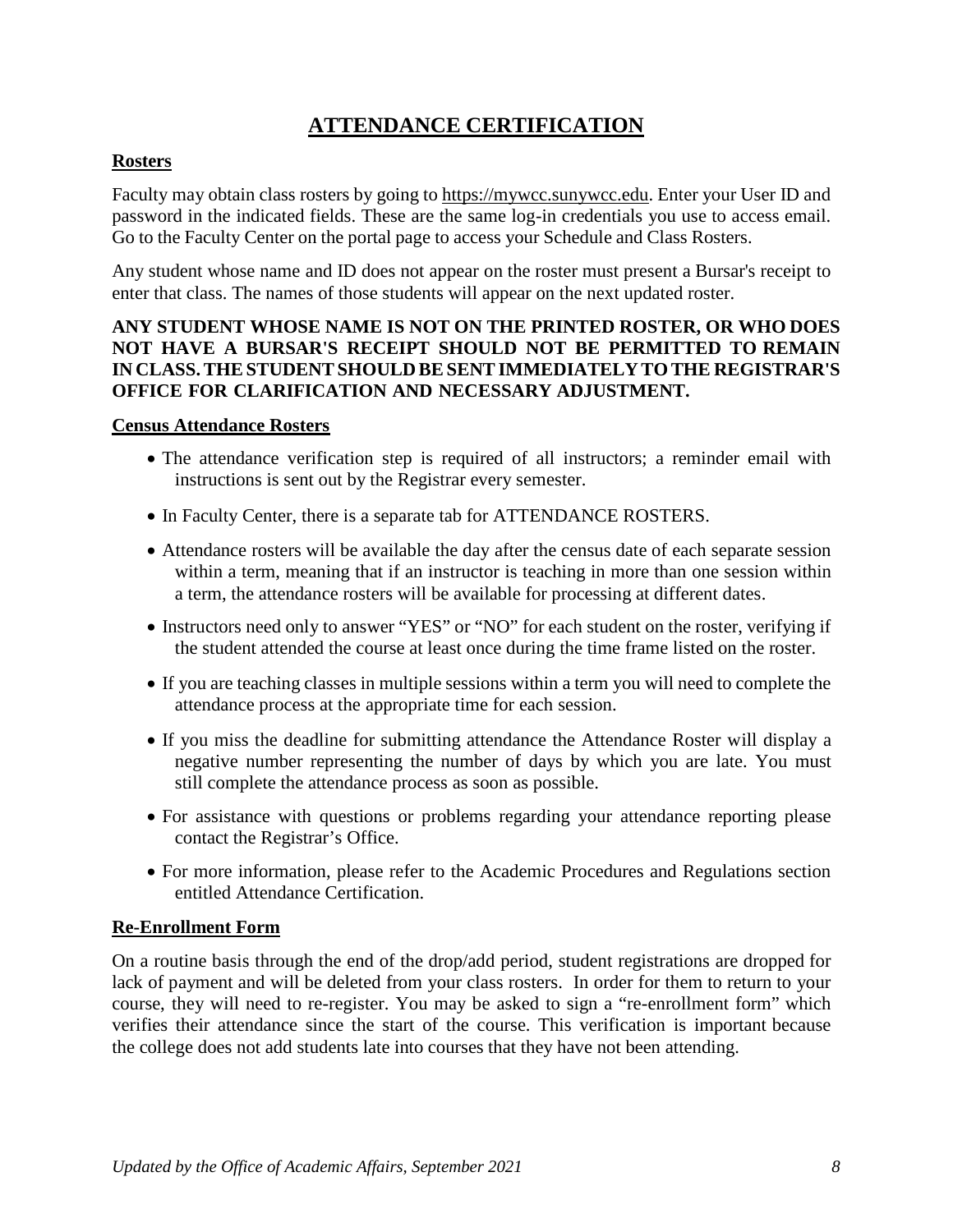#### **Overload Permission**

At the start of the semester, students may come to class requesting your permission to be added into your course, even though it is at maximum capacity. Such an addition is at your Dean's discretion (assuming there are seats and it does not exceed the fire code limit for the room). Please refer these students to the school office for further assistance. Online courses may not be overloaded.

## **CANCELLATIONOFCLASSES**

<span id="page-8-0"></span>The College Web Site, [www.sunywcc.edu](http://www.sunywcc.edu/) is the primary source for announcements about cancellation of classes, school closings, and delays. The standard radio and television announcement will be "Day classes are canceled today." This will be made as soon as possible after 6:00am, and refer to day classes only, unless otherwise noted.

#### **Phone: (914) 606-6900**

Every time the college unexpectedly closes (cancellation of classes, or late start of classes) a telephone message will be prepared to announce the arrangements for that day.

#### **Media Outlets**

The radio and television stations contacted are WCBS (880AM), WHUD, and NEWS 12 WESTCHESTER. We also post the closing information on Facebook and Twitter. If you have added you cell phone number to your employee profile, you will receive text message alerts.

#### **Evening On-Campus Classes**

A separate decision will ALWAYS be made concerning evening on-campus classes. A decision on closing for the evening will be based on the condition of the parking lots and the pathways and the weather forecast at 3:30pm. We will be unable to answer questions about the evening schedule prior to 3:30pm. When necessary the radio station will be given the message **"**No evening classes on campus tonight after 3:30pm."

#### **Off-Campus Classes**

Off-campus classes taught in the evenings in high school buildings will follow whatever decision has been made by the local school district in which the high school site is located. Students may call the extension weather hotline (914) 606-6421 for information on high school site decisions. The Westchester Community College Center for the Arts, Peekskill, Ossining, Yonkers Extension at Cross County and Mt. Vernon satellite programs will usually follow the main campus, but may reach a separate decision with an announcement. **Call the individual sites for specific information.**

#### **Make-Ups**

As per the union contract, and overload teaching, faculty will be paid for classes canceled by the College for emergency reasons, but they are expected to make up the content of the classwork missed on the snow day. This makeup can be done in several ways: the student can be given an additional outside assignment; a few minutes can be added to all remaining classes; a makeup session can be held at a time agreed upon by the instructor and all students in the class. Many evening classes meet only one night per week and one snow closing can wipe out a whole week's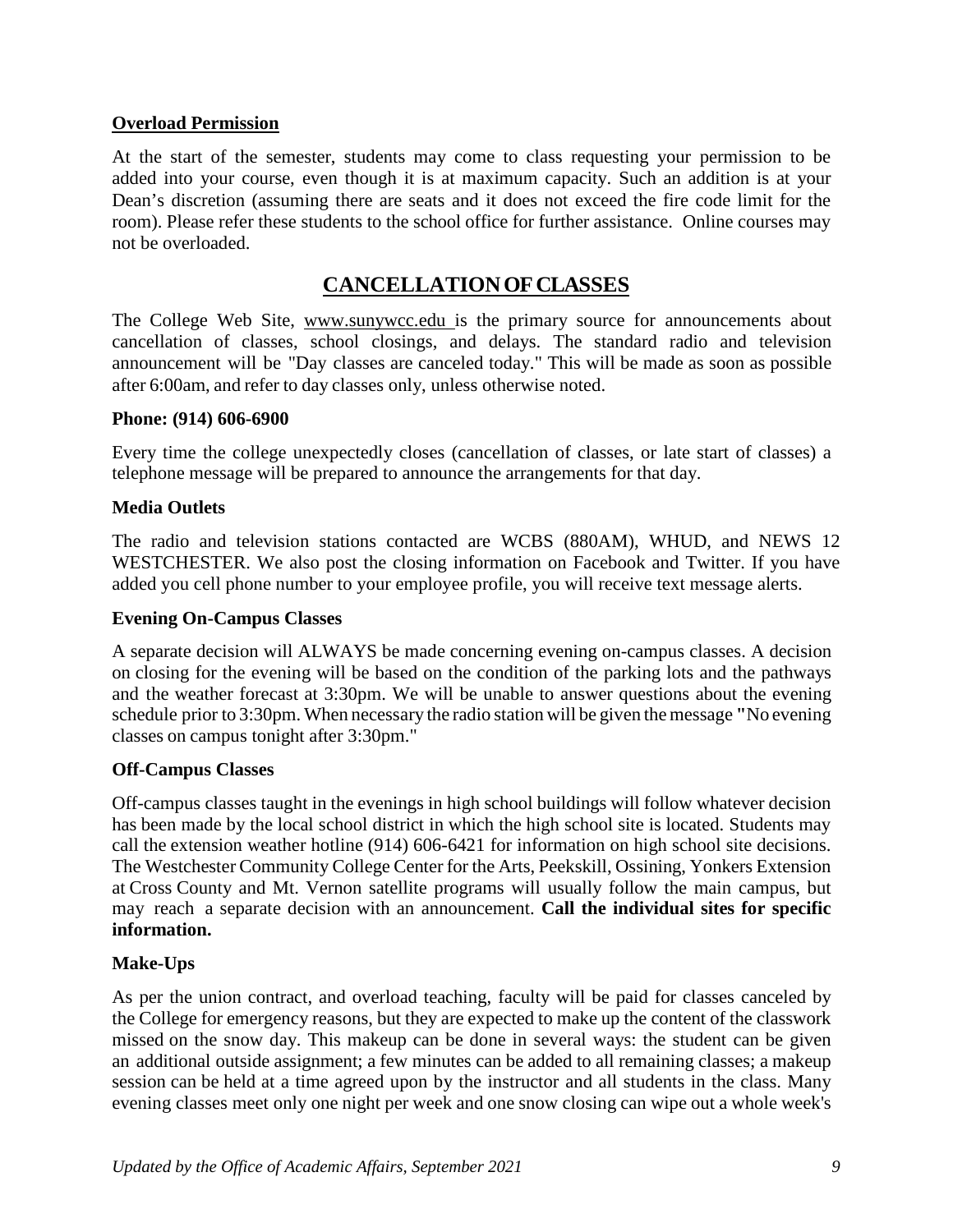work. Members of the evening faculty have the option of using the makeup night if they feel that it the most appropriate way to make up the work. The manner is left up to the professional discretion of the faculty member, but should be communicated in writing to the department chairperson.

### **Physically Challenged Persons**

Over the years Westchester Community College has opened its doors to more and more physically challenged individuals, those who use wheelchairs, canes, crutches, etc. While it is difficult negotiating the campus for everyone, clearly the physically challenged individuals are at a severe disadvantage. The faculty should give special consideration to those students if they are unable to make classes due to the severe conditions on campus. No punitive cuts should be assigned, and arrangements should be made for them to make up the work, or test(s) that they have missed.

## **CHILDREN IN THE CLASSROOM**

<span id="page-9-0"></span>Westchester Community College adopted the following policy concerning children visiting the college with their parents during instruction time.

### Unattended children of students and college employees are not permitted on College campus **premises.**

This policy is based on the following safety factors:

- 1. The safety of the child is an important factor.
- 2. The college could be held liable for any injuries occurring to children of students and employees.
- 3. Children may produce a distraction to the professor in the delivery of instruction, and other professional duties.
- 4. Children may be distracting to other students, and, thus interfere with their learning.
- 5. The parent of the child in the classroom may be distracted by the presence of the child, thus affecting the learning of this parent.

## **CLASS ATTENDANCE**

<span id="page-9-1"></span>Because of the relationship between attendance and course achievement, students are expected to attend all scheduled classes.

It is the responsibility of each faculty member at the start of the course to provide a clear written statement of the methods used to evaluate student achievement. Each faculty member also has the responsibility to advise students of his/her policies on make-up tests or assignments and on the treatment of missed assignments. Faculty members are encouraged to take into consideration extenuating circumstances when making individual decisions.

Traditionally, faculty members allow up to two (2) hourly absences for each credit hour (i.e. six (6) absences from a course which meets three (3) times per week in a fifteen (15) week semester), strictly for personal emergencies. There are some courses (i.e. clinical, laboratory, performance, etc.) that may demand different attendance. This information should be specified to the students at the beginning of the course.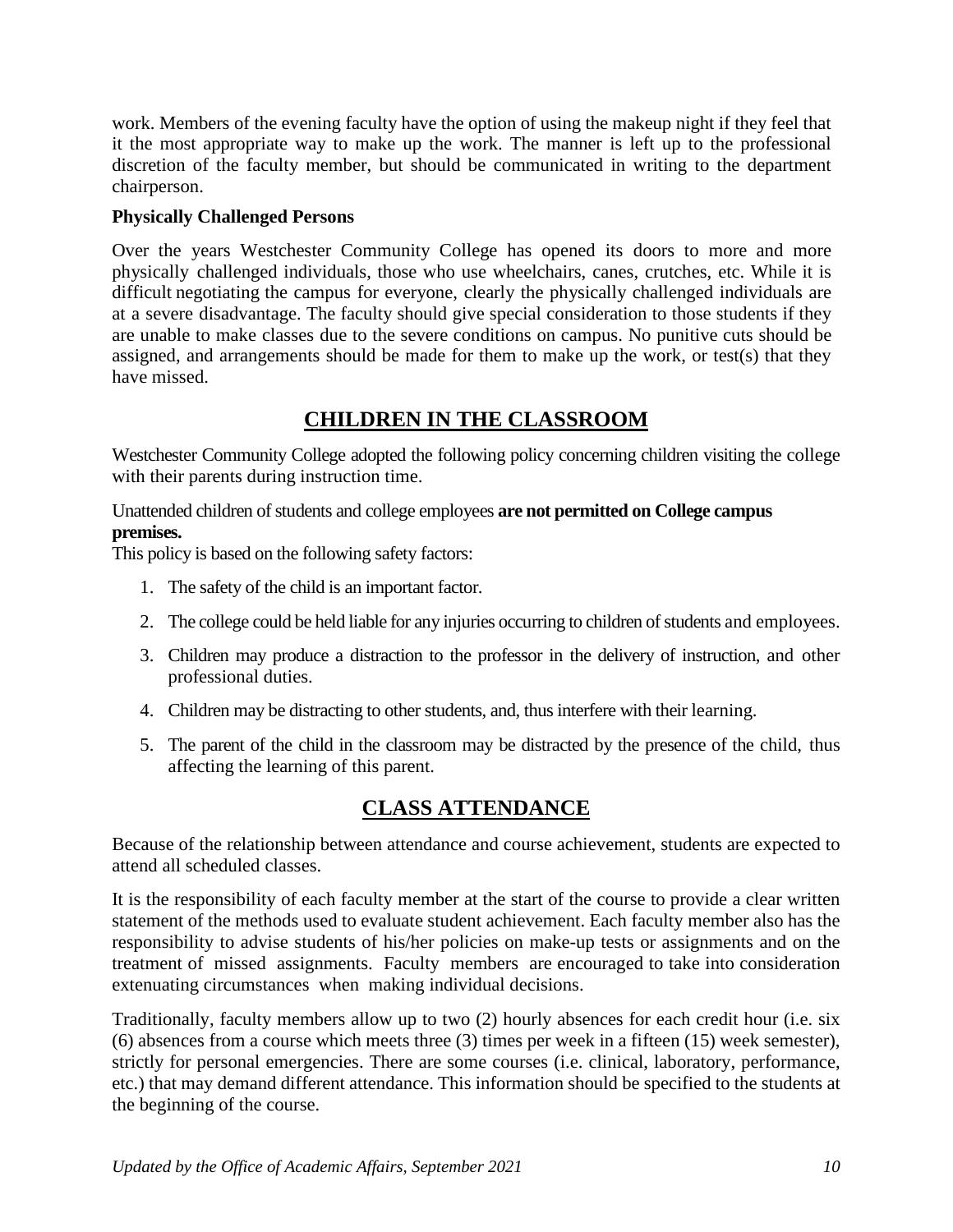Student attendance cannot be the sole determinant of a final grade in a course (although a student's grade can be affected by poor attendance.) A faculty member cannot assign a grade of "F" solely for absences, however, students are strongly cautioned to be mindful of how professors link attendance requirements to other aspects of how they are evaluated. Thus attendance can seriously affect a grade, and even result in failure. Students have the right to appeal the grade they receive according to the established College procedure as stated in the "Student Rights & Responsibilities" document, which is available in the Student Involvement Office.

Attendance in online classes is defined by federal regulation as the active participation in a discussion forum, submission of a written assignment, or a completion of a quiz/test/exam. If a student does not complete at least one of these activities during a week's time, s/he may be marked as absent for that week.

Students who have NOT met attendance requirements for online courses by the census date will be considered as never attended and will be given a WN grade.

#### *Revised and Passed by Faculty Senate, 2/28/18*

#### **Students Unable to Attend Courses on Certain Days Because of Religious Beliefs**

Section 224a, Paragraph 6-a, of the New York State Education Law regarding absence from classes for religious observance states that "… each student who is absent from school, because of his or her religious beliefs, must be given an equivalent opportunity to register for classes or make up any examination, study or work requirements which he or she may have missed because of such absence on any particular day or days. No fees of any kind shall be charged by the institution for making available to such student such equivalent opportunity."

## **CLASS LENGTH**

<span id="page-10-0"></span>Monday through Friday classes are normally 50 minutes in length held three times a week, or 75 minutes held twice weekly. Faculty have no authority to change class schedules, or to modify the length of class sessions (i.e., to start late or leave early, etc.), or to change the day or the time of the class meeting. If you have any questions about these general rules, please discuss them with your Department Chair.

### **CLASS SCHEDULES**

<span id="page-10-1"></span>The Provost and Vice President of Academic Affairs is responsible for the overall coordination and final approval of the Schedule of Classes (SOC). The School Deans, with the assistance of Department Chairs and appropriate staff are responsible for the preparation of the SOC for each semester. It is only after the SOC has been developed that faculty preferences may be considered. All classes must be conducted as scheduled in the assigned rooms. Any necessary room changes, due to special circumstances, must be approved by the School Dean and the Provost and Vice President of Academic Affairs. NO ROOM CHANGES MAY BE MADE UNLESS PROPER PROCEDURES ARE FOLLOWED.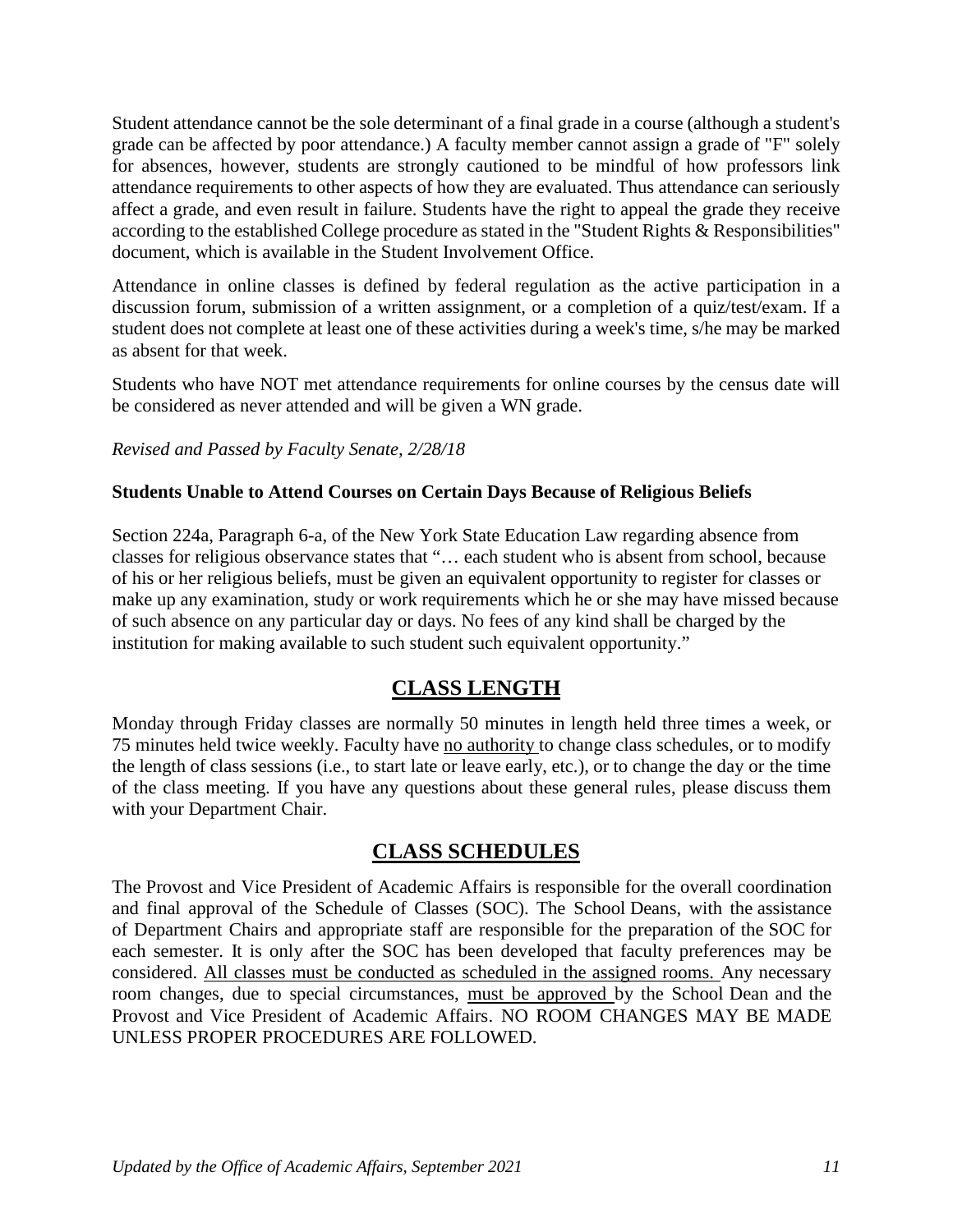## **CLASSROOM CONDUCT**

<span id="page-11-0"></span>In the interest of establishing and maintaining an appropriate learning environment, maximizing the educational benefit for all students, maintaining an atmosphere of safety and comfort in the classroom, and clarifying the faculty expectations of classroom conduct, the College has established the following classroom conduct policy:

- 1. Students are expected to arrive on time. If a student is unavoidably late and the instructor permits him/her to enter, he/she should do so quietly and be seated quickly.
- 2. Students are expected to refrain from participating in personal conversations during class.
- 3. Every student is expected to focus on the class lesson. Students are to refrain from doing other class work, reading newspapers or magazines, eating, drinking or sleeping.
- 4. Students are expected to use appropriate language at all times and be polite to one another.
- 5. Students are expected to remain seated during the class session and not leave the room unless they have notified the instructor, or in case there is an emergency.
- 6. Students must silence all cell phones prior to the beginning of the class. In the event of a Collegewide emergency their cell phones will provide access to notification sent by the emergency alert system.
- 7. Visitors are only allowed with the permission from the instructor. Children are not permitted in class at any time.
- 8. Students are expected refrain from packing up and preparing to leave until the instructor has dismissed the class. It is the instructor's responsibility to dismiss the class at the designated time.

## **CLASSROOM RECORDING POLICY**

<span id="page-11-1"></span>Unless otherwise specified as part of a disabilities accommodation\*, students may not record, reproduce, screenshot, photograph, or distribute any video, audio, or visual content from their courses taught in any modality, including remote/online courses without the written permission of the instructor. This restriction includes but is not limited to:

- Pre-recorded and live lectures
- Live discussions
- Discussion boards
- Simulations
- Posted course materials
- Faculty feedback forms
- Visual materials that accompany lectures/discussions, such as slides
- Virtual whiteboard notes/equations, etc.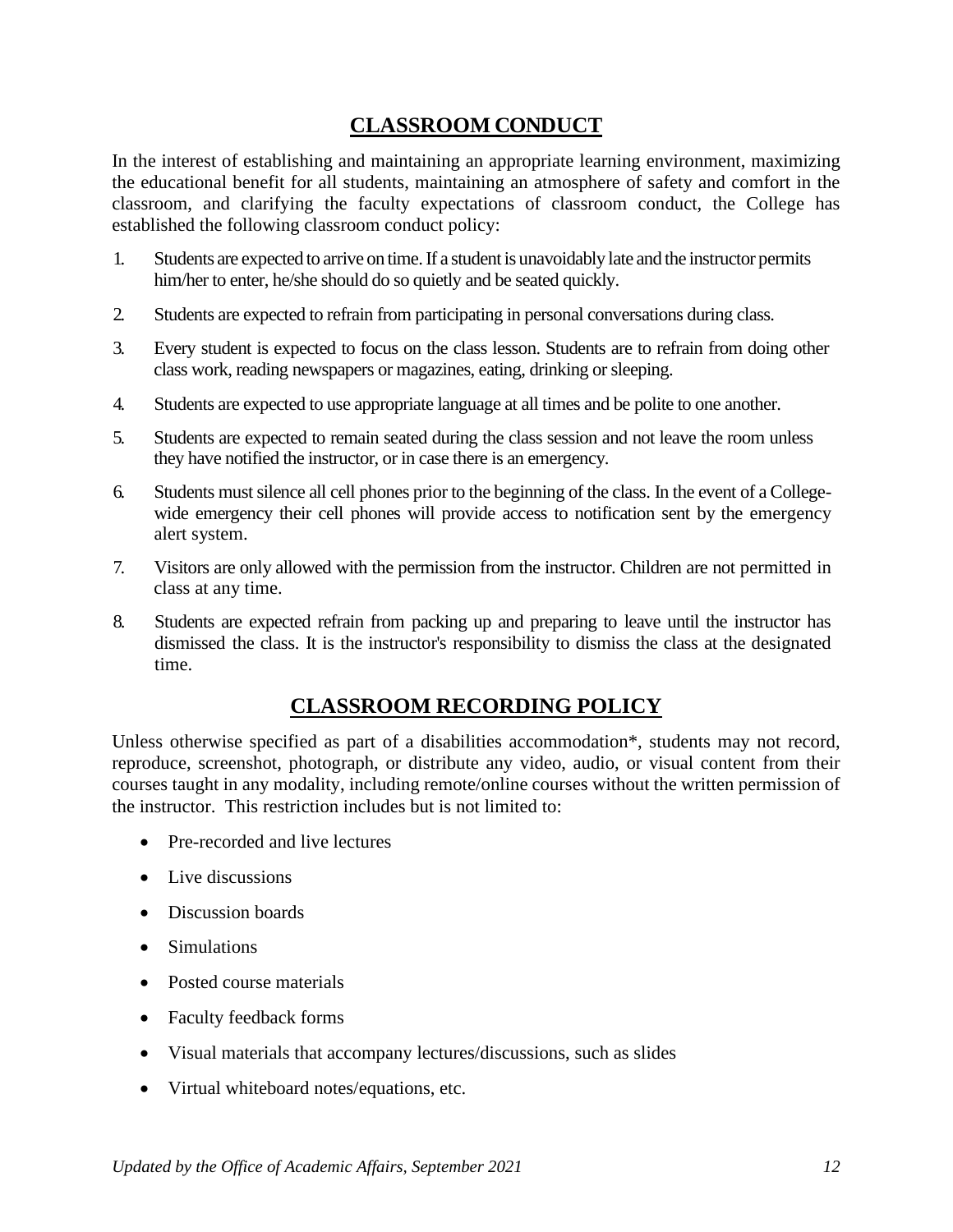A student found to be in violation of this policy can be referred through the college conduct process for possible college sanctions (including warning, probation, suspension, or expulsion) as outlined in the Student Code of Conduct.

\*Any case for class recordings that is deemed necessary under the Rehabilitation Act of 1973 and the ADA of 1990 needs to be properly documented and presented to the instructor prior to any recordings being made. Such requests for these accommodations must be made and approved through the college's Disability Services Office. Additionally, any materials obtained through this accommodation must be limited to personal academic study and review use only and may not be distributed to any other persons without the instructor's written consent.

<span id="page-12-0"></span>(Passed by Executive Cabinet 3/29/21)

# **COPYRIGHT**

According to the U.S. Copyright Office, copyright is a form of protection provided by the laws of the United States (Title 17, U.S. Code) to the authors of original works of authorship including literary, dramatic, musical, artistic and certain other intellectual works. This protection is available to both published and unpublished works.

## **COURSE EVALUATION**

<span id="page-12-1"></span>All teaching faculty will be evaluated by students each semester solely for the purpose of improving instruction, and may not be referred to in any other context. Faculty have the option to add questions to their course evaluation(s). The evaluation will be conducted online and processed electronically by the vendor. Faculty and School Deans will directly access the analysis of survey results online. The school deans and department chairs will have the right to review evaluations.

### **Full-Time Faculty and Senior Adjuncts (who have taught 20+ semesters)**

Full-time faculty and senior adjuncts can select which course or courses are to be evaluated.

### **Adjunct Faculty (who have taught 20 semesters or less)**

<span id="page-12-2"></span>All courses taught by adjunct faculty are automatically evaluated.

## **COURSE OUTLINE IN BLACKBOARD**

All teaching faculty are required to post basic course and contact information to the College's Course Management System (e.g. Blackboard). This basic information shall include, at a minimum, the current course outline and the instructor's contact information. Also, additional updates should be made via Blackboard.

## **DEVELOPMENTAL COURSES GRADING**

<span id="page-12-3"></span>There are two types of Developmental Courses, those that are prerequisite to a credit course and those that are co-requisite/support classes to a credit course.

• Prerequisite developmental courses, which do not satisfy a degree such as: READ 93, ENG 91, ENG 92, ESL94, MATH 92, MATH 93, MATH 94 are graded as follows: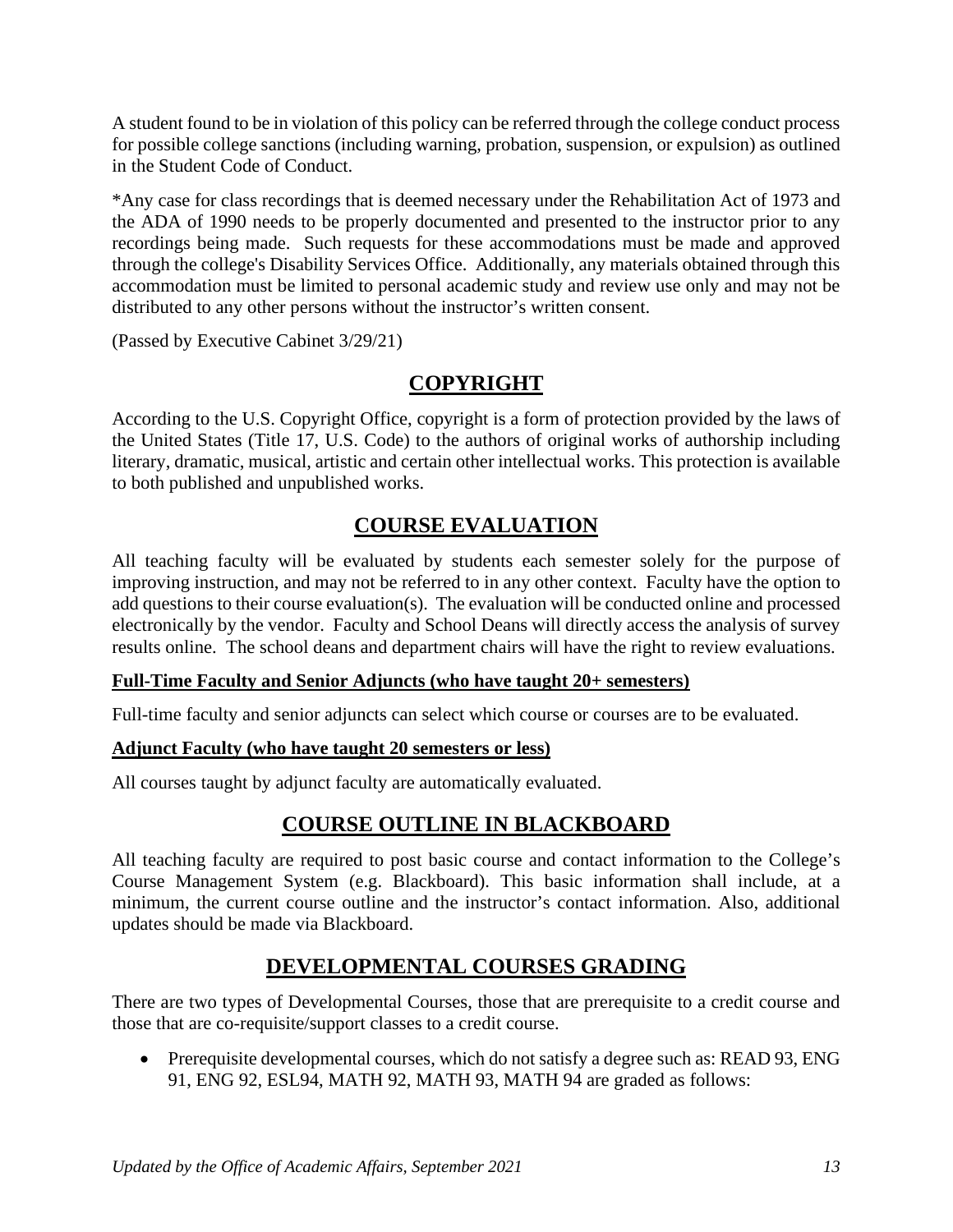- o Grades of A D indicate successful completion of the course but are not used in grade point average calculations.
- o Grade of F indicates the course was not successfully completed and is not used in grade point average calculations. Student will be required to repeat this course.
- Co-requisite/support classes are taken concurrently with credit bearing courses to support course content. Co-requisite/support classes such as: ENG 99, MATH 88, MATH 95, and MATH 99 are graded as follows:
	- o The grading for these co-requisite/support classes will be Pass/Fail
	- o Grades for co-requisite/support classes are not used in grade point average calculations.
	- o Student must pass BOTH the credit course and the co-requisite/support class; if they fail either, they fail both, and must repeat both.

<span id="page-13-0"></span>(Passed by Executive Cabinet 3/29/21)

## **DEVELOPMENTAL EDUCATION COURSES**

All first-time matriculated students must be advised by an Academic Counselor prior to registration. For students placing in any number of developmental courses, specific course selection will be decided upon in consultation with either an Academic Counselor or a Curriculum Chair.

Below are the minimum course requirements for **full-time** matriculated students:

- Full-time matriculated students placed into one or two developmental courses must take those courses within their first semester at the College.
- Full-time matriculated students placed into three developmental courses must enroll in at least two of those courses within their first semester at the College; these students must take the third developmental course in the following semester. These students are strongly advised to enroll in all three developmental courses within their first semester.

Below are the minimum course requirements for **part-time** matriculated students:

- Part-time matriculated students placed into one or two developmental courses must take those courses prior to enrolling in a third credit-bearing course. These students are strongly advised to enroll in their developmental courses within their first semester at the College.
- Part-time matriculated students placed into three developmental courses must enroll in all those courses prior to enrolling in a third credit-bearing course. These students are strongly advised to enroll in their developmental courses within their first year at the College.

Westchester Community College provides students with further assistance through the [Academic](http://catalog.sunywcc.edu/content.php?catoid=42&navoid=6599#Academic_Support_Services_) [Support](http://catalog.sunywcc.edu/content.php?catoid=42&navoid=6599#Academic_Support_Services_) Center, which provides free tutoring in developmental and college-level courses. Students in developmental courses are strongly advised to take advantage of these services to expedite their skill development.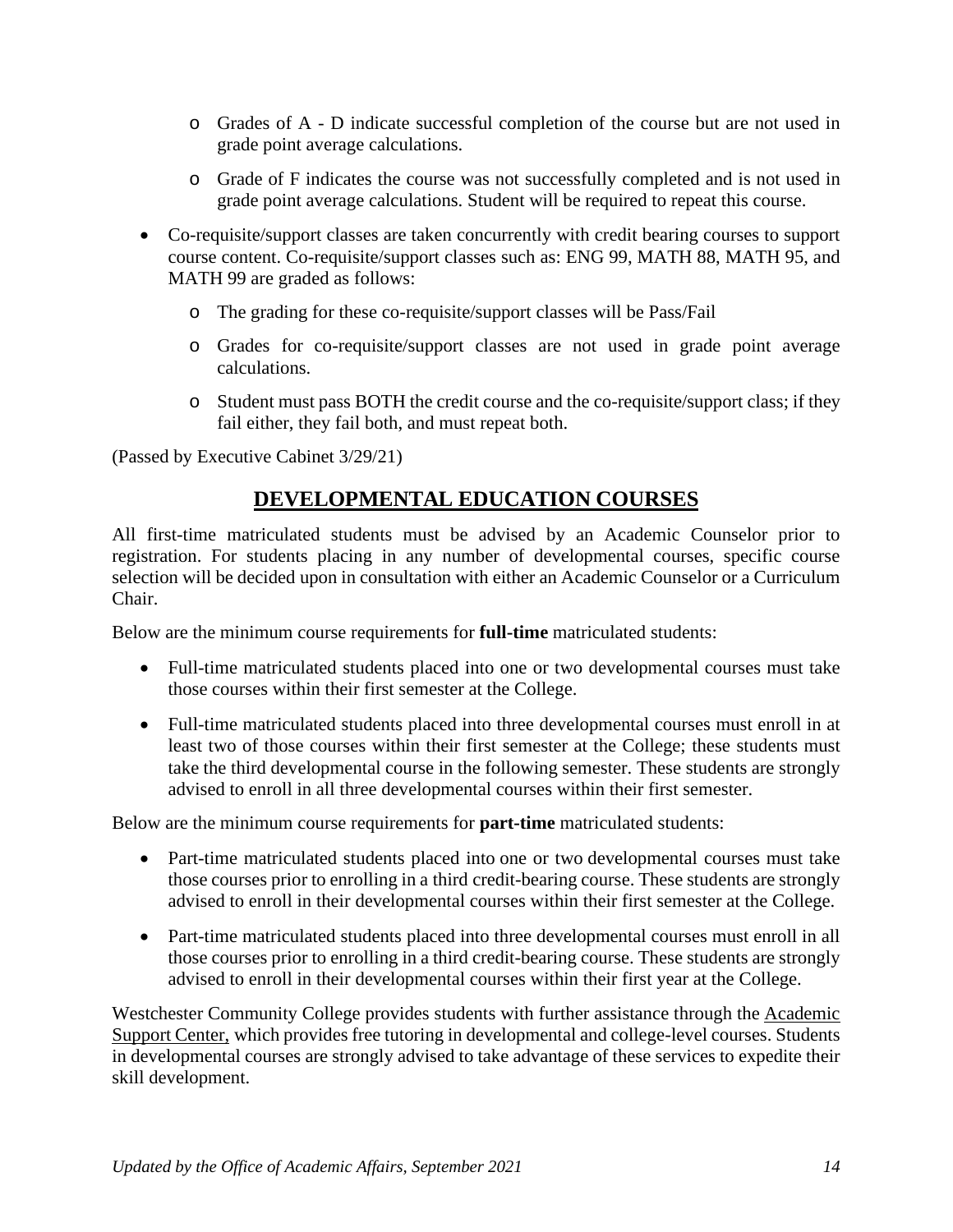### **Registration in College-level Courses**

Students placing into developmental courses may be able to enroll in a number of credit-bearing courses, but should check the specific course pre-requisites and/or co-requisites. These students are encouraged to consult with an Academic Counselor when registering for courses.

## **EMERGENCY CLOSING AND DELAYED OPENINGS**

<span id="page-14-0"></span>You can visit our website [\(www.sunywcc.edu\)](http://www.sunywcc.edu/) at any time to check if the college has been closed for any reason, weather or otherwise. We now also post delay/closing updates on Facebook and Twitter. Also, you can call our information line at 914-606-6900. No mention of any delay or closure means that all classes will meet as scheduled. If the weather gets worse as the day progresses the decision to cancel evening classes will be made at approximately 3:00 pm.

You also have the option of tuning into certain radio or TV stations for information on college weather closings. Information about college closings will be given on Cablevision's News Channel 12, WCBS (880 AM) and WHUD (100.7 FM). However, these television and radio updates, which are at the discretion of the media outlets, are merely secondary means of communicating closings. The media outlets don't always run the information in a timely fashion, so please check the college website first for the most up to date, accurate information. If you have your mobile phone information in MyWCC, you will get a text. If you wish to add or update your cell phone number with the college, visit [www.sunywcc.edu/weather](http://www.sunywcc.edu/weather) for directions on how to update your phone information or opt out of receiving text messages. Please note, by removing yourself from receiving text messages, you will not receive security alerts or announcements of college delays or closing in the form of text messages.

Please remember, the college website is the primary means of notification.

On a case by case basis, the college will host two "staging areas" for students and staff who are waiting out a storm or awaiting rides. In addition to the Student Center Lounge and/or Cafeteria, which normally serve as a holding area for students in these instances, we will occasionally also open up the Gateway Center atrium.

Regarding delays, if the college has a delayed opening, you may still have class. It depends on the timing of your class. For instance, if the college has a delayed opening at 11:00 a.m., and your class normally runs from 8:00 to 10:00 a.m., your class will not meet. However, for instance, if you have a class that normally runs from 10:00 until 11:30 a.m., your class would meet for a half hour from 11:00 to 11:30 a.m.

## **ENVIRONMENT**

<span id="page-14-1"></span>Westchester Community College to make every effort to protect the environment by:

- Promoting awareness of environmental issues.
- Minimizing consumption of natural resources, especially paper and energy.
- Encouraging recycling and/or reusing of materials.
- Using only products known to be environmentally safe.
- Following regulations and standards for safe use, storage and disposal of materials.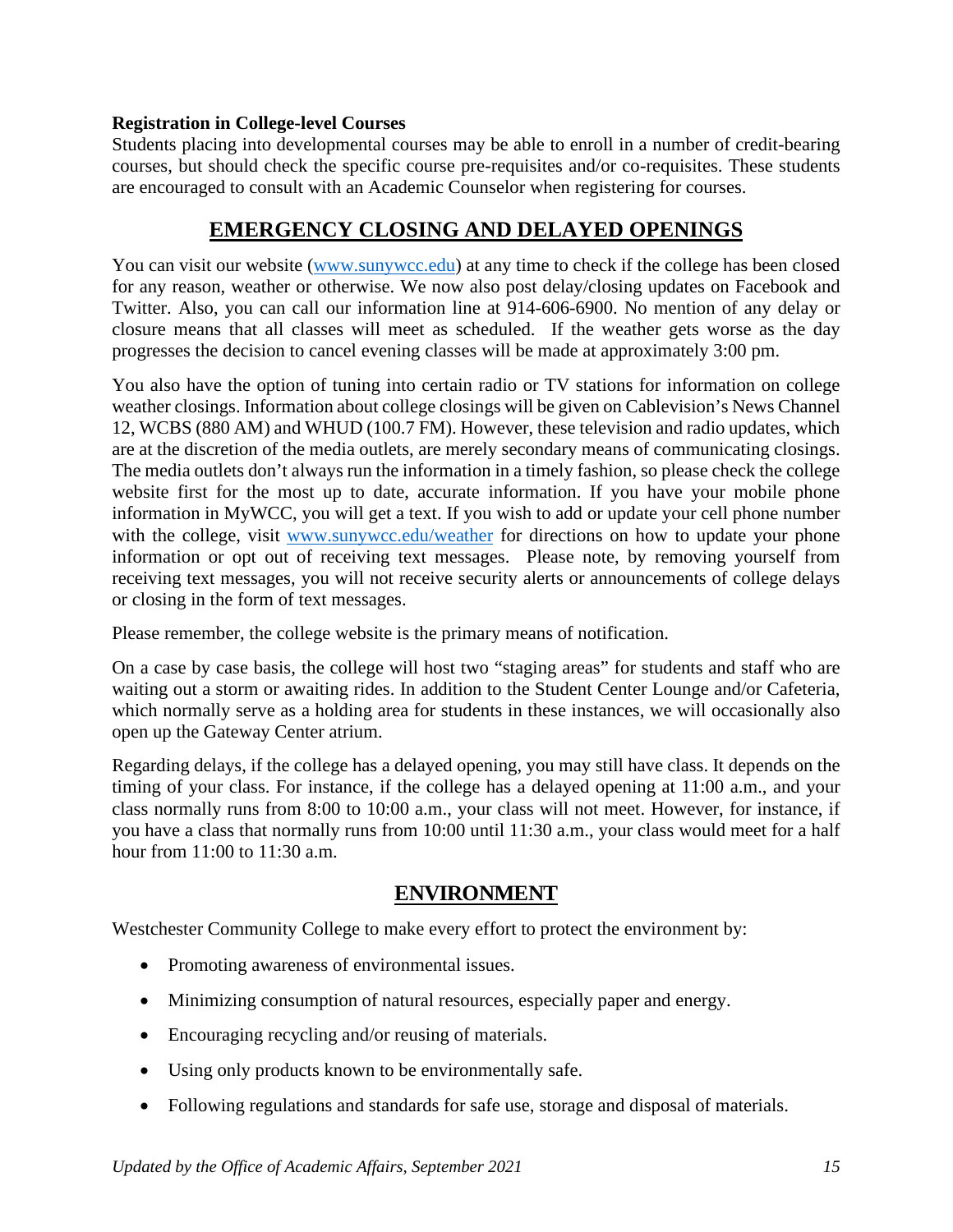- Following regulations and standards for safe use of machinery, equipment and technical processes.
- Requiring periodic monitoring and reporting of progress toward implementation.

The use of tobacco products, vaping devices, electronic cigarettes, and other nicotine delivery devices is prohibited in all Westchester Community College facilities and outdoor areas.

The preponderance of evidence and the trends reflected in that evidence all indicate that tobacco use, smoking and exposure to second hand tobacco smoke are significant health hazards. Under the Environmental Protection Agency (EPA) Guidelines, second hand smoke is a Group A carcinogen (cancer-causing agent), known to cause heart disease, cancer, respiratory issues and irritation of the eyes and nose.

Westchester Community College has been, and continues to be, committed to the health and wellbeing of its staff, faculty, administrators and students.  The college not only has a vested interest in the vitality of its students and those who administer and operate programs here, but also a role to play in the promotion and advancement of the general health of our society as a whole.

## **FACULTY RESPONSIBILITIES**

<span id="page-15-0"></span>Acceptance of a teaching position at the College indicates an acceptance of responsibility for doing the following:

- 1. Provide an educational experience as described in the course syllabus and the course description in the catalog.
- 2. Start classes on time, for the assigned class length, in the assigned classroom. Do not change or modify the class meeting day, time or location. If you have a special circumstance (e.g. library visit), please leave a note on the board.
- 3. Meet all scheduled classes and office hours except as unavoidable emergencies interfere. In this case, inform the school office, department chair (and extension location, if applicable) of your situation as soon as possible.
- 4. Maintain academic standards as outlined in the catalog and in this Guide.
- 5. Come fully prepared to teach each class; provide a worthwhile educational experience each and every session.
- 6. Upon leaving your classroom, please erase the boards, close all windows and doors, and shut down the computer and projector.
- 7. Apply departmental policies, as instructed by the department chair to maintain uniform academic quality, safety and equitability, in all department offerings.
- 8. Maintain a frequent and equitable student evaluation procedure which is understood by all the students.
- 9. Provide student evaluations: Consistent and timely feedback on performance throughout the semester to the students. These might include tests, reports, themes, term papers, projects, etc.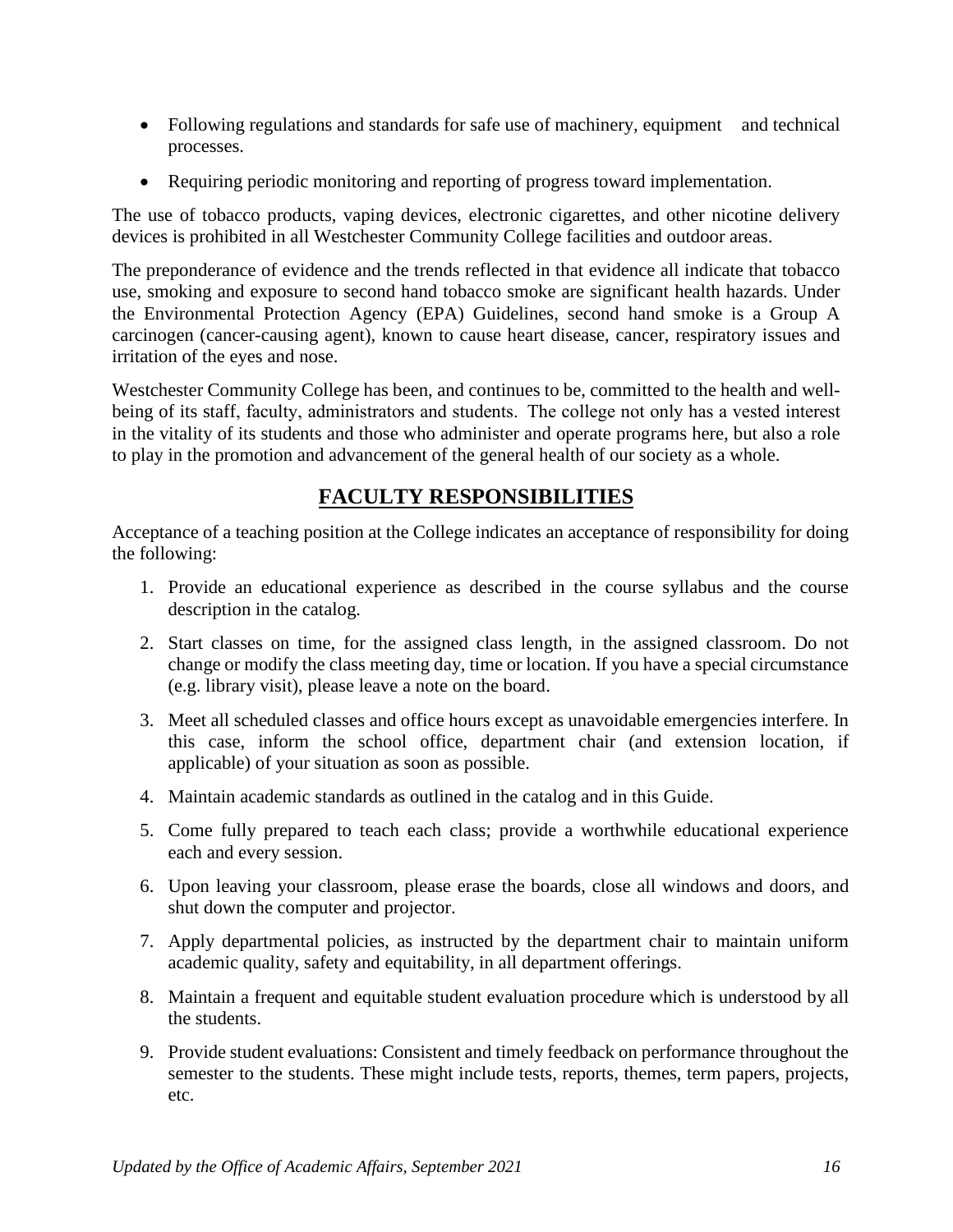- 10. Submit final grades and student atte4ndance records to the Registrar's Office by the established deadlines.
- 11. Maintain an accurate and up-to-date course outline according to the syllabus information in the faculty folder kept on file.
- 12. Cooperate in the development and preparation of course syllabi, selection of texts, assessment instruments, etc., when necessary and/or requested.
- 13. Check assigned mailbox every class session to maintain up-to-date and efficient communication.
- 14. Have routine communication with your students by emailing them from your SUNYWCC email account to their SUNYWCC email accounts. Email the Class Roster in [https://mywcc.sunywcc.edu.](https://mywcc.sunywcc.edu/) This allows you to send emails to the class with one click.
- 15. Read all memoranda and notes on your class(es) whenever requested and applicable. You provide the most important link between the College and your students.

# **FAMILY AND MEDICAL LEAVE ACT**

#### <span id="page-16-0"></span>**Family and Medical Leave Act of 1993 (FMLA)**

All employees who meet the applicable eligibility requirements may be granted FMLA leave consisting of appropriate accrued paid leave and unpaid leave, for a maximum period of twelve (12) weeks during a twelve- month (12) period for the following reasons:

**1.** The birth of the employee's child and in order to care for the child;

**2.** The placement of a child with the employee for adoption or foster care;

**3.** To care for a spouse, child or parent who has a serious health condition;

**4.** A serious health condition that renders the employee incapable of performing the functions of his or her job.

**5.** Qualifying exigency arising out of the fact that a spouse, child or parent is on active military duty or impending call to active duty

The entitlement to FMLA leave for the birth, or placement of a child for adoption or foster care, expires twelve (12) months from the date of the birth or placement.

*Military Caregiver Leave:* Additionally, for employees who meet the applicable eligibility requirements they may be granted FMLA leave consisting of appropriate accrued paid leave and unpaid leave, for a maximum period of twenty (26) weeks during any "single" twelve (12) month period to care for an "active" service member ill/injured while on active duty.

#### **Eligibility**

Employees who have been employed for a minimum of twelve (12) months and who have worked at least 1,250 hours during the twelve (12) months immediately prior to the leave request date are eligible for FMLA leave. Eligible employees are entitled to a maximum of twelve (12) weeks of FMLA leave in a twelve (12) month period as calculated from the first day of any authorized FMLA leave granted in a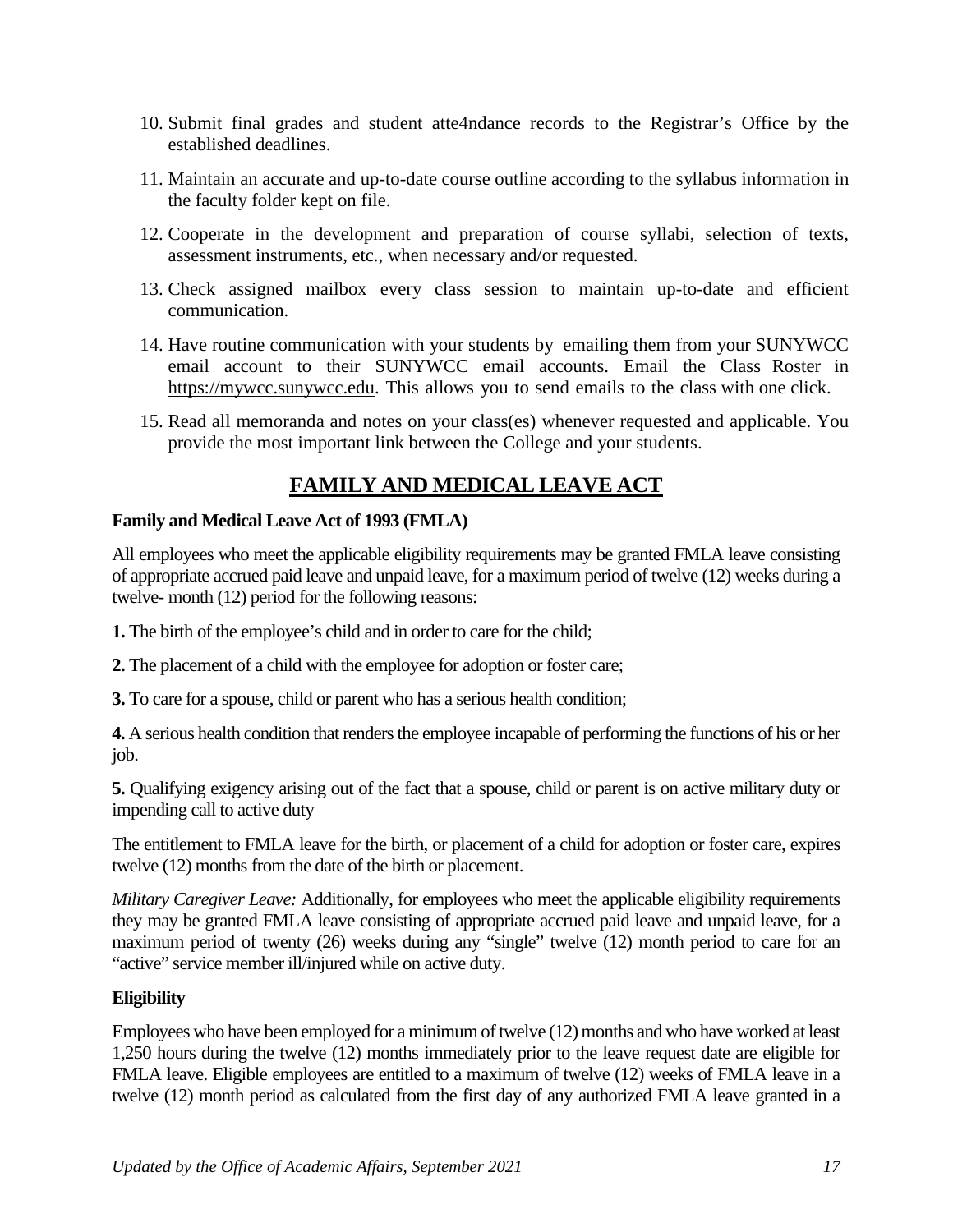twelve (12) month calendar period. A twelve (12) month period is based upon a calendar year (January 1st -December 31st).

Military Caregiver Leave: A "single" twelve (12) month period commences on the first day of any authorized FMLA leave and is based upon a rolling twelve (12) months.

FMLA leave will consist of appropriate accrued paid leave and unpaid leave. If FMLA leave is requested, the employee must use all of his or her accrued paid vacation leave, sick leave, extended sick leave, and sick bank allotment to the extent to which it is available. If the need for the FMLA leave is the result of a job- related injury, sick injury time will be used before accrued balances. The remainder of the FMLA leave will then consist of unpaid leave.

#### **Procedure for Requesting Leave**

An employee intending to take FMLA leave because of an expected birth or placement, or because of a planned medical treatment, must request leave at least thirty (30) days before the leave is to begin. If leave is to begin within thirty (30) days, an employee must give notice to his or her supervisor as soon as the necessity for the leave arises. In all cases, an employee must make the FMLA leave request with documentation to his or her supervisor consistent with department procedures.

#### **Medical Certification**

Notice for leave based on the serious health condition of the employee or the employee's spouse, child or parent, or to care for an "active" service member ill/injured while on active duty, must be accompanied by the appropriate "Medical Certification" form completed by a qualified heath care provider. The certification must clearly state specific information for proper determination of a qualifying FMLA event. Depending on the nature of the FMLA leave requested, required information would consist of the date on which the health condition commenced, the probable duration of the condition, and the appropriate medical facts regarding the condition. These forms are available from your supervisor, department head, Commissioner of Human Resources. If the employee is needed to care for a spouse, child, parent or "active" service member the certification must so state, along with information such as an estimate of the amount of time the employee will be needed. If the employee has a serious health condition, the certification must state that the employee cannot perform the function of his or her job. Consistent with existing practice a "Medical Certificate" is not needed for birth or placement of a child for adoption or foster care. Physician and agency notes will continue to be accepted.

#### **Benefits Coverage During Leave**

During a period of FMLA leave, an employee will retain health plan coverage under the same conditions that applied before leave commenced.

An employee is not entitled to the accrual of any seniority or employment benefits that would have occurred if not for the taking of leave\*. An employee who takes FMLA leave will not lose any employment benefits that accrued before the date leave began.

### **Restoration to Employment Following Leave**

An employee eligible for FMLA leave will be restored, with limited exceptions, to his or her old position or to an equivalent position with equivalent pay, benefits, and other terms and conditions of employment. A determination as to whether a position is an "equivalent position" will be made by the Commissioner of Human Resources.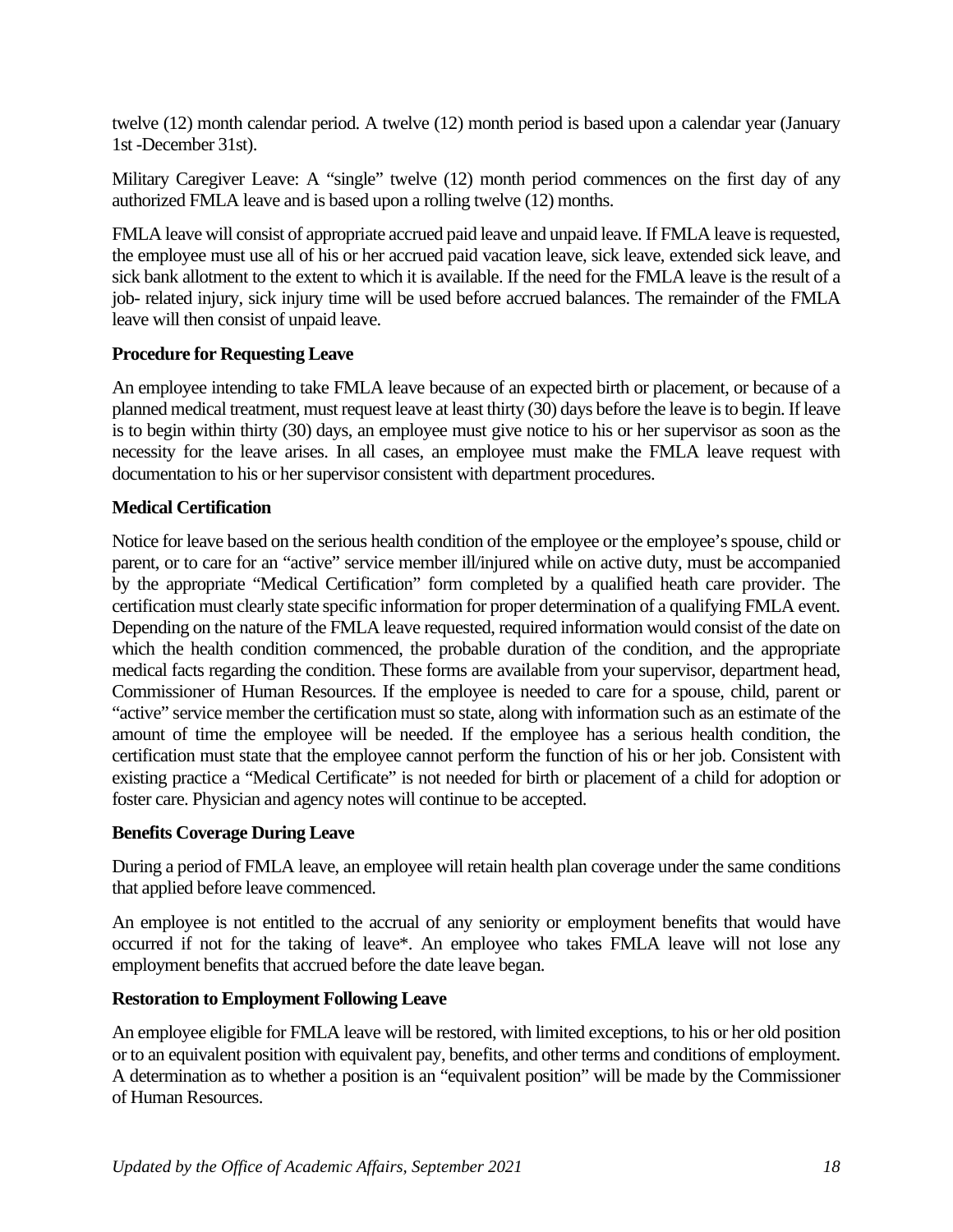### *\*Uniformed Services Employment and Reemployment Rights Act (USERRA) require time on active duty be reinstated and counted towards FMLA eligibility*

### **Expanded FMLA Military Family Leave Rights**

The County's FMLA policy provides general notice of the circumstances when eligible employees may take military family leave under the federal Family and Medical Leave Act. As described in our FMLA policy, there are two different types of military family leave under the FMLA: 1) Exigency leave; and 2) Caregiver leave.

Effective October 28, 2009, through the enactment of H.R. 2647 (the 2010 National Defense Authorization Act), the right to take FMLA "exigency" leave has been expanded to family members of active duty service members. Previously, only family members of National Guard and Reservists were eligible for FMLA "exigency" leave. H.R. 2647 also expands the FMLA's military "caregiver" leave to include veterans who are undergoing medical treatment, recuperation or therapy for a serious injury or illness and who were members of the Armed Forces (including members of the National Guard or Reserves) at any time during the five years preceding the date of treatment, recuperation or therapy.

This policy supplements our existing FMLA policy and provides general notice of these newly expanded rights to FMLA leave. Except as mentioned in this Policy Addendum, an employee's rights and obligations to FMLA Leave are governed by our existing FMLA policy.

If you have any questions regarding FMLA military family leave, please contact the Department of Human Resources FMLA representative at 914-606-8592*.*

## **FERPA**

#### <span id="page-18-0"></span>**What is FERPA?**

The Family Educational Rights and Privacy Act (FERPA) is a U.S. Federal law that protects the privacy of student education records (www.ed.gov/ferpa). FERPA protects the education records of students who are currently enrolled or formerly enrolled regardless of their age or status with regard to parental dependency. Records of those who have applied to but not attended an institution are not subject to FERPA guidelines, nor are deceased students. The law applies to all schools that receive funding from an applicable program of the U.S. Department of Education. FERPA gives parents certain rights with respect to their children's education records UNTIL these rights transfer solely to the student when s/he reaches the age of 18 or attends a school beyond the high school level.

#### **What Student Rights Does FERPA Provide?**

1. The right to inspect and review the student's education records within 45 days after the day Westchester Community College receives a request for access. A student should submit a written request that identifies the record(s) the student wishes to inspect to the Registrar's Office, Dean, head of the academic department, or other appropriate official,. The school official will make arrangements for access and notify the student of the time and place where the records may be inspected. If the records are not maintained by the school official to whom the request was submitted, that official shall advise the student of the correct official to whom the request should be addressed.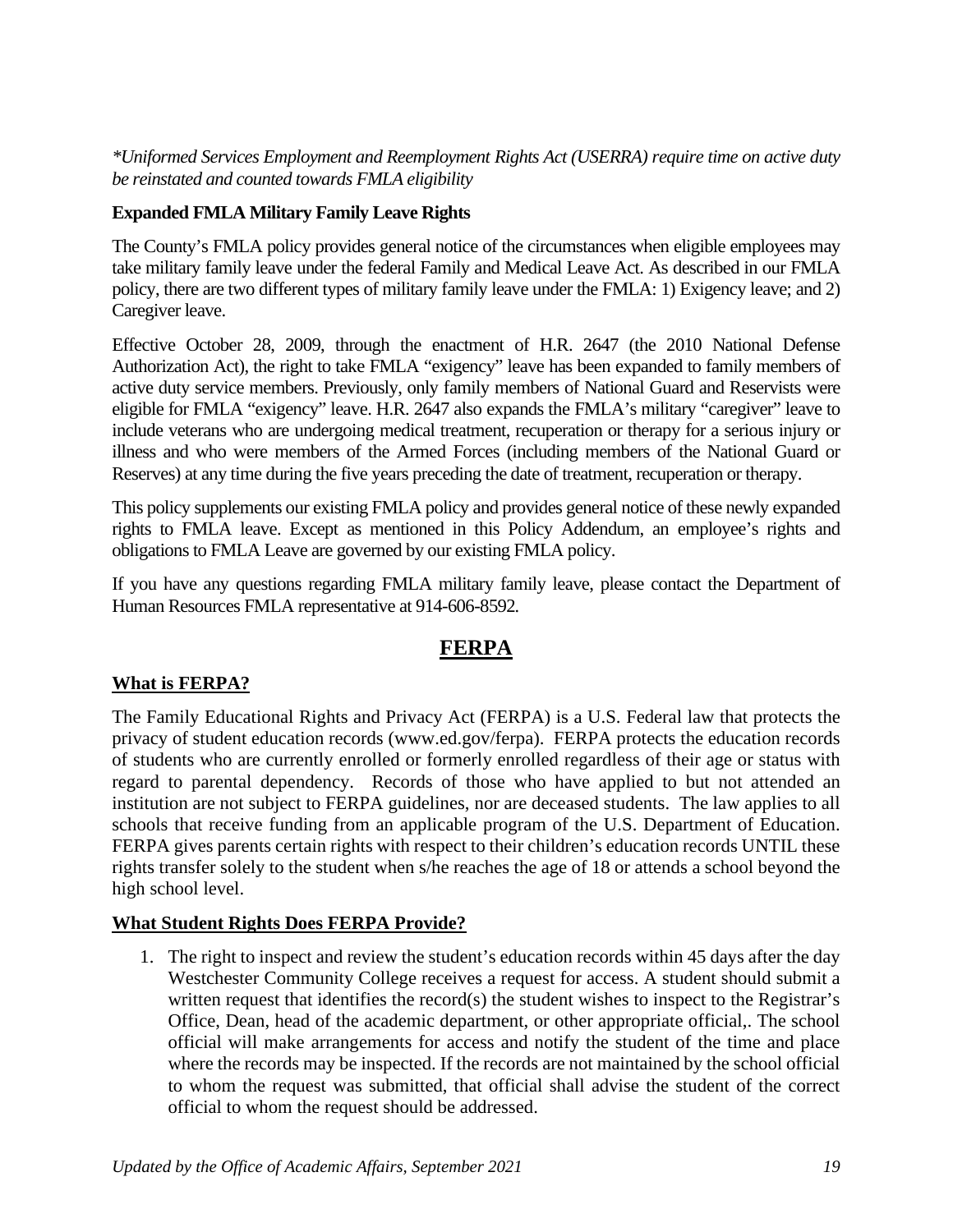- 2. The right to request the amendment of the student's education records that the student believes is inaccurate, misleading, or otherwise in violation of the student's privacy rights under FERPA. A student who wishes to ask the College to amend a record should write the school official responsible for the record, clearly identify the part of the record the student wants changed, and specify why it should be changed. If the College decides not to amend the record as requested, the College will notify the student in writing of the decision and the student's right to a hearing regarding the request for amendment. Additional information regarding the hearing procedures will be provided to the student when notified of the right to a hearing.
- 3. The right to provide written consent before the College discloses personally identifiable information from the student's education records, except to the extent that FERPA authorizes disclosure without consent. An example of such an exception is the disclosure of education records to College officials with legitimate educational interests. A College official is: SUNY System Administration; a person employed by the College in an administrative, supervisory, academic, research, or support staff position (including law enforcement personnel and health staff); a person serving on the board of trustees; or a student serving on an official committee, such as a disciplinary or grievance committee. A College official may also include a volunteer or contractor outside of the College who performs an institutional service or function for which the College would otherwise use its own employees and who is under the direct control of the College with respect to the use and maintenance of personally identifiable information from education records, such as an attorney, auditor, or collection agent or a student volunteering to assist another College official in performing his or her tasks. A College official has a legitimate educational interest if the official needs to review an education record in order to fulfill his or her professional responsibilities for the College.
- 4. The right to file a complaint with the U.S. Department of Education concerning alleged failures by the College to comply with the requirements of FERPA. The name and address of the Office that administers FERPA is:

Family Policy Compliance Office U.S. Department of Education 400 Maryland Avenue, SW Washington, DC 20202

#### **What is an Education Record?**

An education record is any record that contains information directly related to a student and is maintained by the College.

#### **What is not part of an education record and, therefore, is excluded from FERPA regulations?**

- Sole possession records or private notes held by school officials that are not accessible or released to other personnel.
- Law enforcement or campus security records that are solely for law enforcement purposes and maintained solely by the law enforcement unit.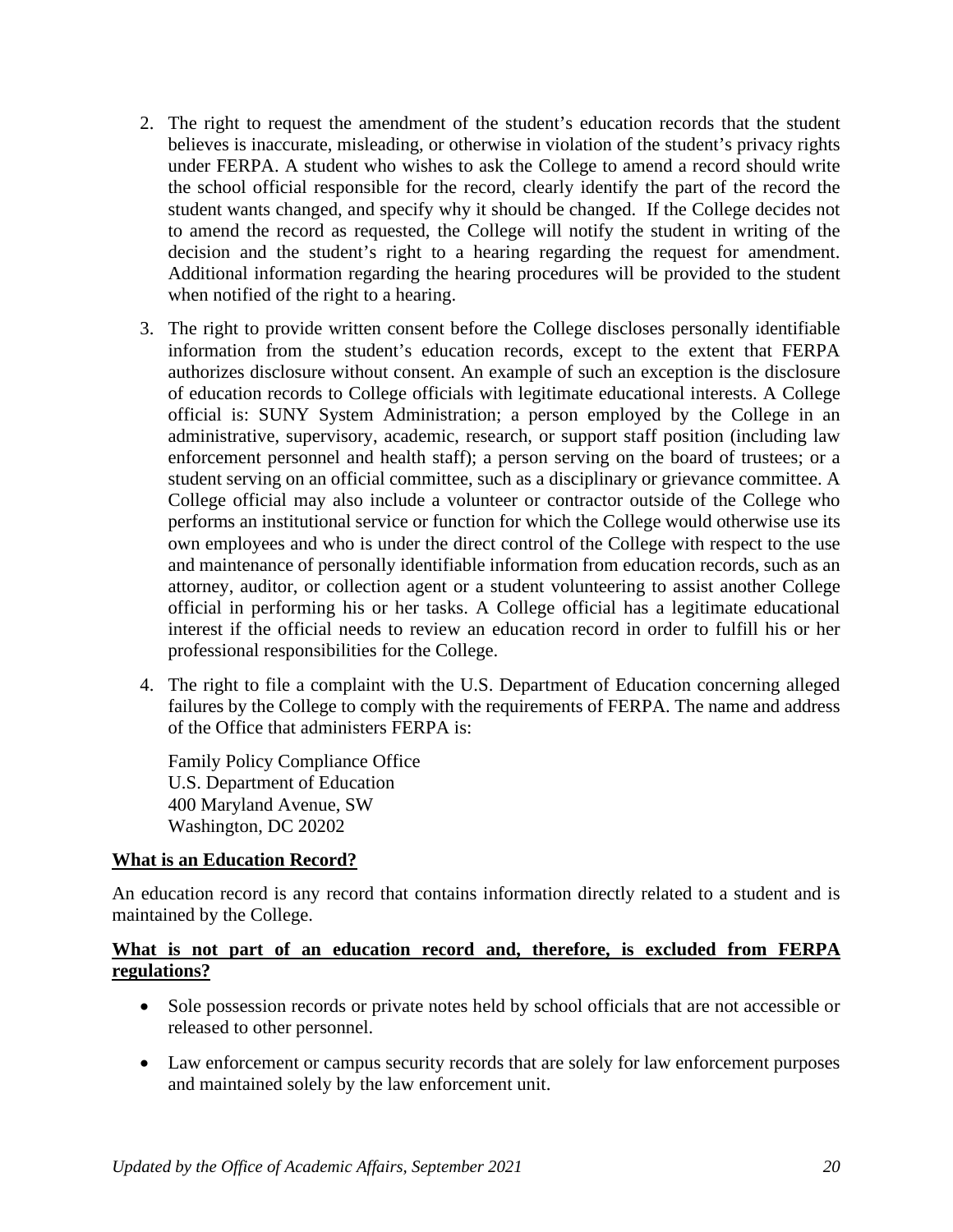- Records relating to individuals who are employed by the institution (unless contingent upon attendance).
- Records relating to treatment provided by a physician, psychiatrist, psychologist or other recognized professional or paraprofessional and disclosed only to individuals providing treatment.
- Records of an institution that contain only information about an individual obtained after that person is no longer a student at that institution, i.e., alumni records.

#### **When is student consent NOT required to disclose information?**

FERPA permits the disclosure of personally identifiable information from students' education records, without consent of the student, if the disclosure meets certain conditions found in §99.31 of FERPA regulations, some of which are listed below:

- School officials with legitimate educational interest
- Other schools to which a student is transferring
- Specified officials for audit or evaluation purposes
- Appropriate parties in connection with financial aid to a student
- Organizations conducting certain studies for or on behalf of the school
- Accrediting organizations
- To comply with a judicial order or lawfully issued subpoena
- Appropriate officials in cases of health and safety emergencies
- State and local authorities, within a juvenile justice system, pursuant to specific State law

\*\*\*FERPA also permits schools to disclose directory information without consent. Westchester Community College, in accordance with FERPA, has designated the following information about students as Directory Information:

- Name
- Address
- WCC email address
- Dates of attendance
- Degree information (including major and degrees and academic awards received)
- Enrollment status (full-time/ part-time)

The main purpose of designating the above information as "directory" is to permit the College to include this information in certain publications, for example, listing your name in the graduation program and submitting your awards and accomplishments for publication in a local newspaper.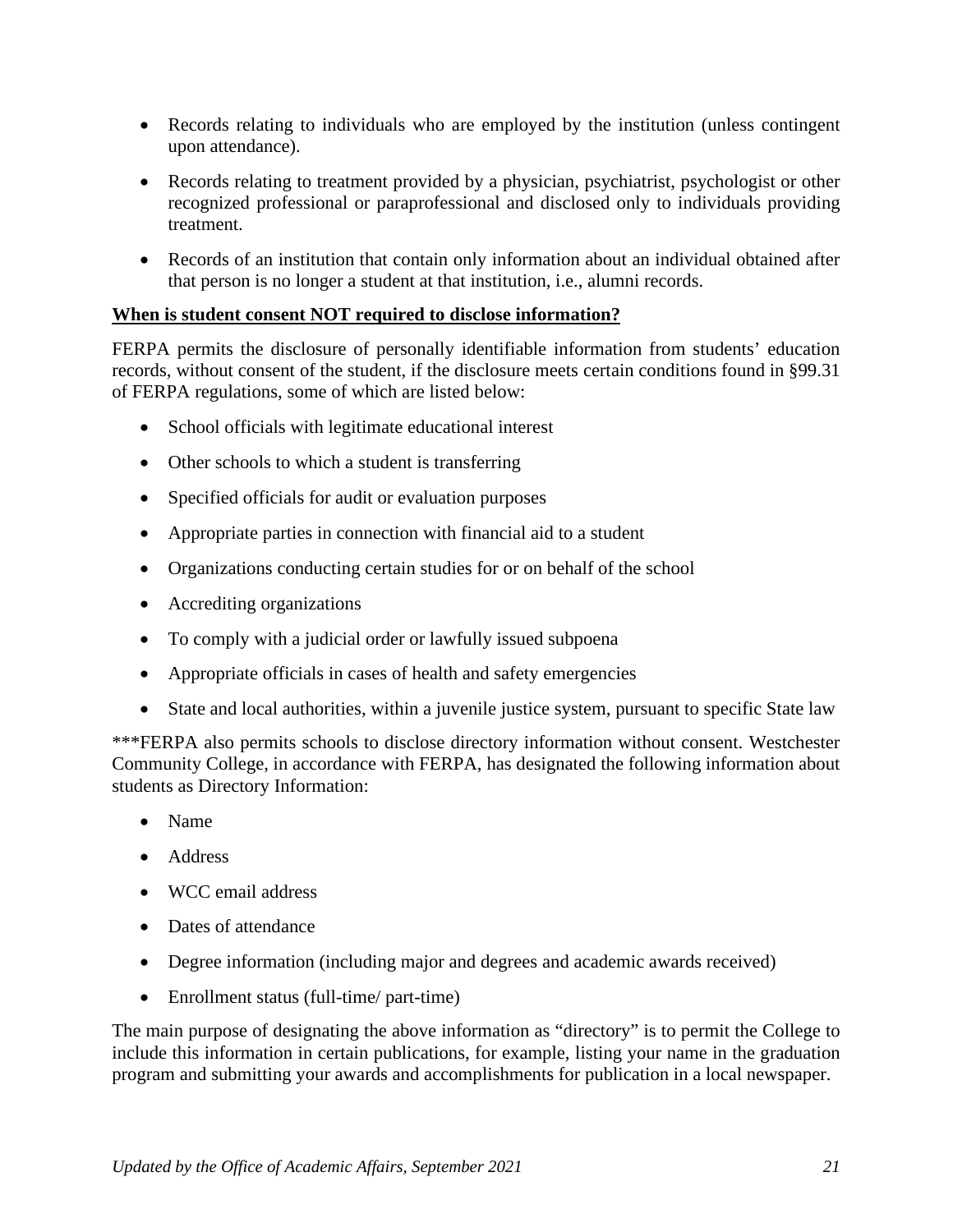### **If desired, can a student grant permission to share his/her education records with specified person(s), such as a parent or family member?**

Yes, a student can grant the College permission to disclose education record information to a specified person(s) by completing the FERPA Release Form in its entirety, having it notarized by a Notary Public, and submitting the notarized form to either the Registrar's Office in the Administration Building, room 107 or Counseling in the Student Center, room 223. Please click here for the FERPA Release Form:

*\*\*Note that this form must be renewed on a yearly basis if the student wants disclosure permission to remain for any specified party.\*\**

#### **Can students choose to prevent having any Directory Information disclosed about them?**

Yes, a student can choose to "opt out" of having any general Directory Information (as defined above) disclosed to any party. Please seriously consider the following unintended possible negative consequences before choosing to opt out: For example, organizations such as potential employers, scholarship agencies, members of the press, loan agencies, educational organizations and others will not be given access to the student's directory information, and will not be able to contact the student. Opting out of directory information classification may mean that you will miss out on valuable employment, educational, cultural and other opportunities.

After considering these possible outcomes, if you still wish to opt out, you must submit a notarized form to the Registrar's Office (Administration Building, room 107). Please email Registrar@sunywcc.edu with "FERPA NON-DISCLOSURE" in the subject line to request a copy of the form. Once a student chooses to opt out, this exclusion remains attached to the education record indefinitely until the student notifies the Registrar's Office in writing to cancel.

## **FRESH START**

<span id="page-21-0"></span>Students returning to Westchester Community College after a prior unsuccessful start and/or lengthy absence are offered the Fresh Start Program. Students who have not enrolled in credit classes at Westchester Community College for at least three prior years, and who have poor grades on their transcripts may be eligible. This program allows all prior grades to be made non-applicable in a student's program. Fresh Start can be used by each students only once. Students must apply forthe Fresh Start Program through the Counseling Office after earning 12 academic credits upon re-entry to the College.

#### **1. Application Process:**

- Students must first meet with a designated counselor to determine their eligibility.
- Students will be advised of other options to improve their records: repeating courses, changing majors, and course withdrawals.
- The counselor, after meeting with the student, will decide whether to recommend the student for the program.

#### **2. Eligibility for program consideration:**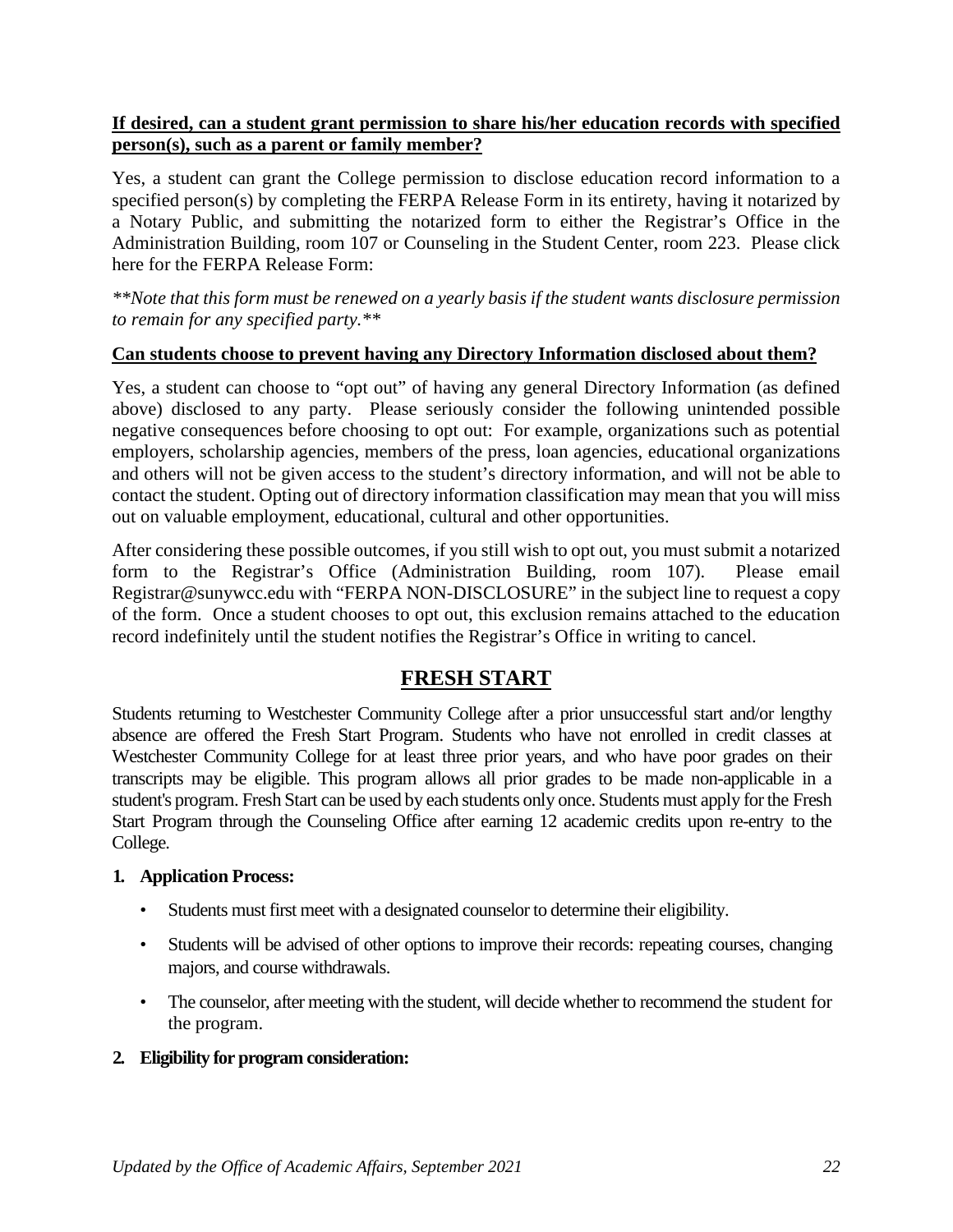• Student must not have enrolled for credit-bearing courses at Westchester Community College for at least the 6 consecutive Fall and Spring semesters prior to application.

### **3. Criteria required to receive the fresh start:**

- Students must take a minimum of 12 academic credits provisionally at the College.
- Students must obtain a minimum grade point average of 2.50 during the semester(s) necessary to complete the credits.

#### **4. Forgiveness after meeting the criteria:**

• After meeting the criteria above, all of a student's prior courses are discounted from the overall GPA and given asterisks (\*) on the transcript. From the forgiveness point, the transcript will be marked with the term "Fresh Start."

#### **5. Caveats:**

- Students who are denied registration privileges for financial or disciplinary reasons cannot have these restrictions overridden.
- Courses discounted will still enter into the Federal Financial Aid calculations for credits attempted. The student cannot apply for additional fresh starts. All criteria must be met, no exceptions.

## **GENERAL EDUCATION PHILOSOPHY STATEMENT**

<span id="page-22-0"></span>The General Education Requirements at Westchester Community College establish a common experience within all degree programs that is designed to empower students with broad foundational knowledge and transferable skills.

The foundational knowledge component of the General Education Requirements aims to promote an intellectual understanding of the world through mathematical and scientific literacy, historical contexts, aesthetic awareness, and exposure to diverse perspectives.

The transferable skills component of the General Education Requirements promotes the critical capacities necessary for academic and life-long success. Emphasis is placed on accessing and evaluating information, thinking critically, and communicating ideas effectively. These skills foster the ability to apply knowledge, solve problems, and adapt to new situations.

In order to encourage students' civic knowledge and engagement, both locally and globally, General Education courses aim to cultivate ethics, values, and attitudes appropriate for an increasingly interconnected world. Successful completion of the General Education Requirements will position students to be creative, productive, life-long learners.

## **GRADING SYSTEM**

<span id="page-22-1"></span>A grade will be assigned for each credit course in which a student enrolls, in accordance with the following grading system, subject to the conditions listed below:

| Grade | <b>Numerical</b>  | <b>Quality Points Per</b> |
|-------|-------------------|---------------------------|
|       | <b>Equivalent</b> | <b>Credit Hours</b>       |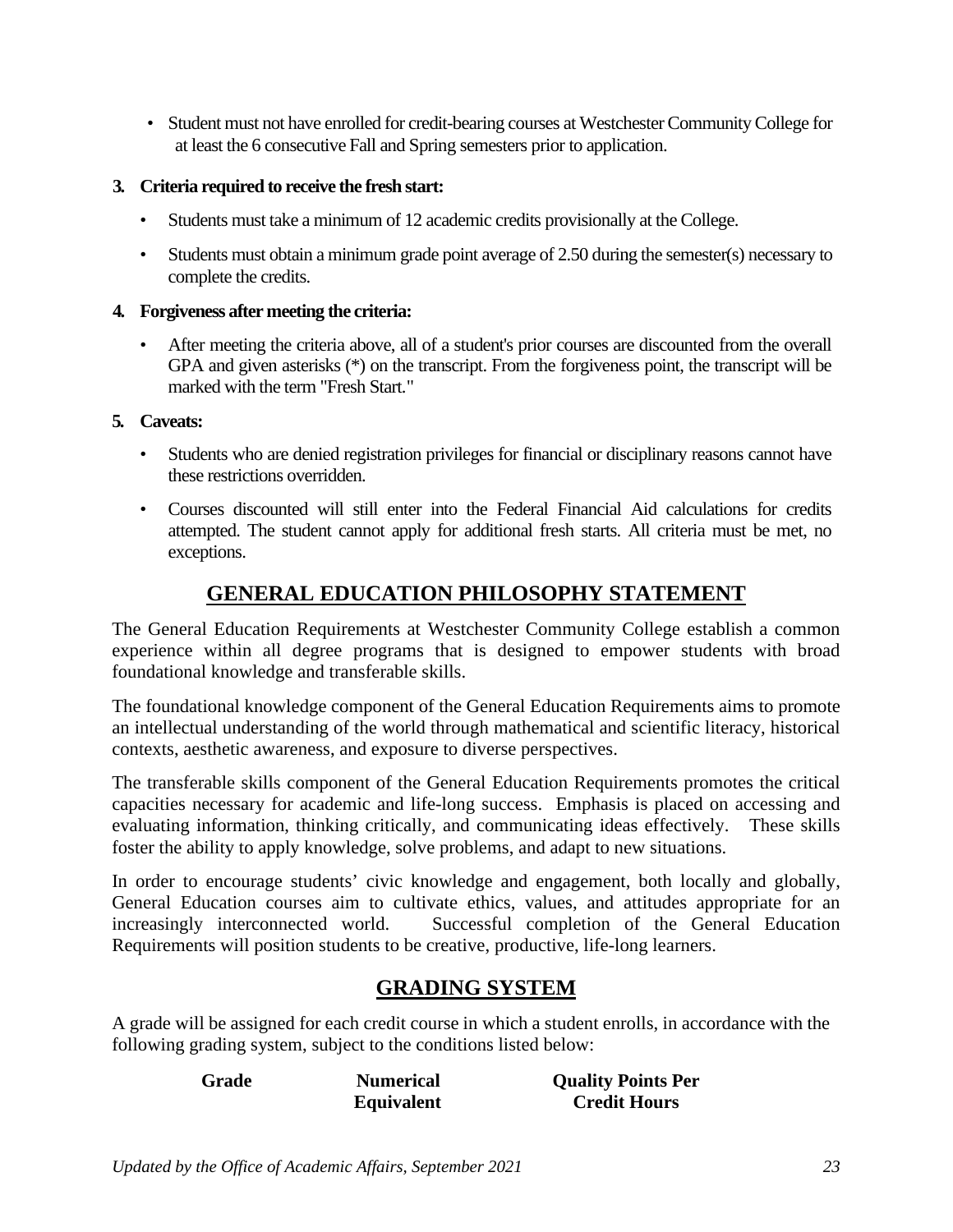| $\mathbf A$  | 90-100                       | 4.0 |
|--------------|------------------------------|-----|
| $B+$         | 85-89                        | 3.5 |
| B            | 80-84                        | 3.0 |
| $C+$         | 75-79                        | 2.5 |
| $\mathbf C$  | 70-74                        | 2.0 |
| D            | 60-69                        | 1.0 |
| $\mathbf{F}$ | <b>Below 60</b>              | 0.0 |
| <b>FN</b>    | <b>Failure, insufficient</b> | 0.0 |
|              | attendance                   |     |
| IF           | <b>Incomplete that</b>       | 0.0 |
|              | became an F                  |     |

Although all faculty are required to follow the grading system described above, faculty has the right to determine the specific evaluative criteria for a course (e.g., quizzes, exams, assignments, etc.) as well as their relative weight toward the final course grade. These grading scenarios may vary by department, from instructor to instructor, and from course to course; however, students have the right to be informed in writing at the first or second class meeting about the content of the course and the criteria for evaluation.

Since many courses include laboratory or clinical components, faculty also has the right to determine the relative weight of a lab or clinical component in calculating the final grade as well as whether or not a student must pass a lab or clinical component in order to receive a passing grade for the course.

For partial or full online courses, faculty may require one or more on-campus examinations, including the final examination. In addition, faculty of either online or on-campus courses are within their rights to specify that passing a final examination is required in order to pass the course.

The following grades do not affect grade point averages:

- I Incomplete (must be made up within one regular semester or converts to "IF" at the end of the next full semester)
- W Student Initiated Withdrawal (not assigned by the faculty member)
- WP Faculty Assigned Withdrawal Passing (Student is passing at the time of withdrawal)
- WF Faculty Assigned Withdrawal Failing (Student is failing at the time of withdrawal)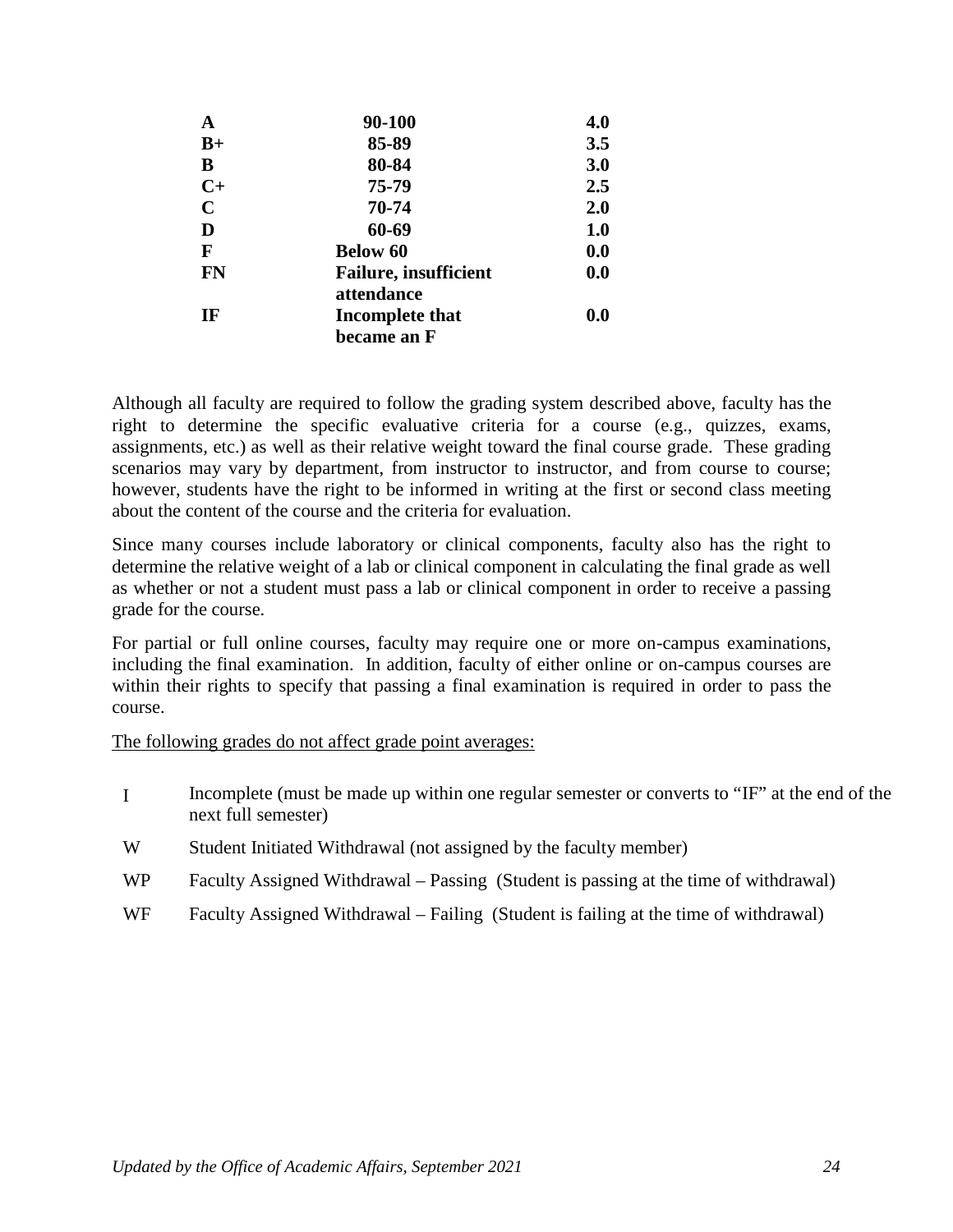- RC Required Continuation (RC) for zero-credit courses only. Not a passing grade for Financial Aid. (May be given to students in zero-credit courses who have persisted through the course with great effort, completed all required assignments and satisfied course attendance requirements, but did not achieve a passing grade for the course. In addition, this grade may be given to students who have academically performed very well and satisfied course attendance requirements, but did not pass the department exit exam. In both cases, the student is required to retake the course during the following fall/spring semester.)
- AU Audit (no credit)
- P or F In a course which is graded only "P" (pass) or "F" (fail)
- WN Unofficial withdrawal (commenced in Spring 2014)
- JY/JN Unofficial withdrawal (discontinued/used through Fall 2013 semester). Posted by Registrar.

#### **Incomplete Grade Policy**

An Incomplete or "I" may be assigned when extenuating circumstances prevent a student from completing a course. This grade is NOT a student right and is granted only upon approval of the Instructor, Department Chair and Dean to ensure fairness and consistency in the assignment of this grade.

A student request for an Incomplete will be reviewed only if the following minimum criteria apply:

- 1 The course requirement has not been completed for serious and compelling reasons beyond the student's control (e.g., illness, death in family) for which the student must be able to, upon request, provide clear and complete documentation of the situation from a qualified professional (e.g., physician), AND
- 2 There is a reasonable expectation that the student upon completing the missed work can pass the course.

I = Incomplete. The Incomplete grade must be changed to a letter grade according to the schedule below or it will automatically convert to an "IF":

| If an Incomplete Grade is assigned to a: | Date of conversion to "IF" is:                                                                  |
|------------------------------------------|-------------------------------------------------------------------------------------------------|
| Fall Semester or Winter Session course   | Last Day of Tenth Week of Upcoming Spring<br>Semester                                           |
|                                          | Spring Semester or Summer Session course   Last Day of Fourth Week of Upcoming Fall<br>Semester |

#### **Incomplete Grade Procedure**

The process for the assignment of an Incomplete is as follows: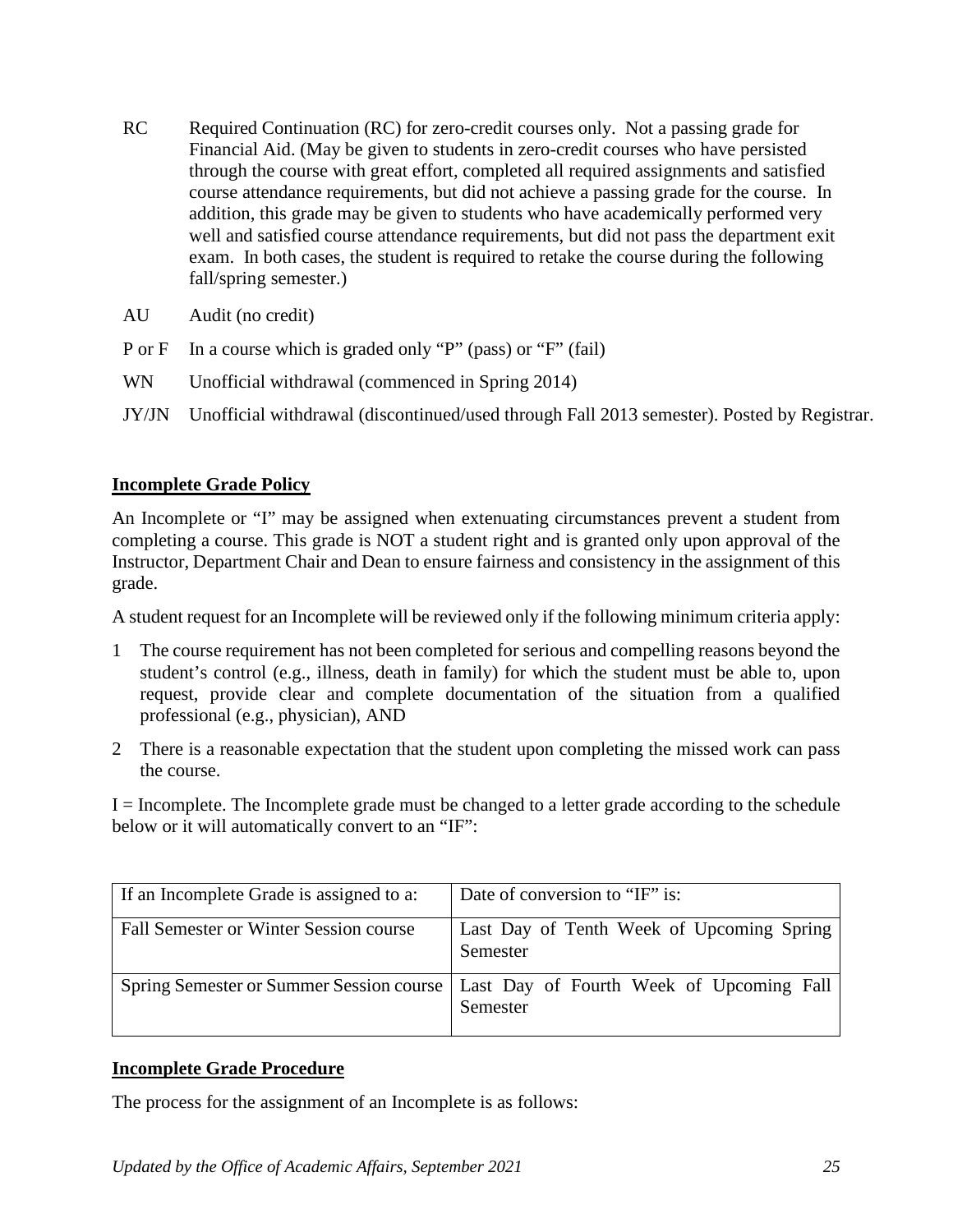- 1. The student must request an Incomplete from his/her Instructor and provide the Instructor with all necessary information and documentation regarding the extenuating circumstances.
- 2. If the above minimum criteria for the assignment of an Incomplete apply, the Instructor will fill out a Request for Incomplete Grade Form (accessible to faculty via MyWCC) so that the request can be further reviewed in consultation with the Department Chair and Dean.
- 3. If the request for an Incomplete is approved, the Registrar's Office will post the grade of "I" on the student record, which will then appear on the final grade roster next to the student's name. In addition, the Registrar's Office will notify the student of the "I" grade assignment by sending an email to the student's MYWCC email address.
- 4. If the approval for an Incomplete Grade request is still pending by the time the Instructor is ready to submit his/her final course grades, the Instructor should assign the student a final grade for the course that factors in all missed assignments. If the request for an Incomplete is subsequently approved, this course grade will be changed to an "I" by the Registrar's Office. The Registrar's Office will notify the student of the "I" grade assignment by sending an email to the student's MYWCC email address. However, if the request for an Incomplete is denied, this grade will remain as the student's final course grade.

## **Mid-Semester Warning**

A student whose work is not satisfactory should be so informed by the instructor by midsemester. An informal conference with the student should be held to discuss the difficulties the student is having, and a plan of action toward satisfactory achievement by the end of the semester should be made. Students in jeopardy of failing the course should be so advised prior to the ninth week of the course to allow the student the option of withdrawal from the course without an "F" grade.

### **Final Grade Submission Policy**

All faculty must comply with deadlines for the submission of final grades. For Fall and Spring semesters, these deadlines will generally be 5 days from the last day of the Final Course Assessment period. For all other sessions the deadline will generally be 72 hours from the last day of the Final Course Assessment period; however, the Academic Calendar may sometimes extend these deadlines to account for holidays. These deadlines are published online in the official Academic Calendar and are communicated to faculty via their WCC email.

If a student does not submit work on time as a result of circumstances out of his or her control, the student may request an *Incomplete* from the faculty member. In such an event, the *Incomplete* must be given in accordance with the college's *Incomplete Grade Policy* and must not delay the overall grade submission for that course.

### **Changes in Final Grades**

Any grade change made after the original grade has been submitted to the Registrar's office must be done in the following manner: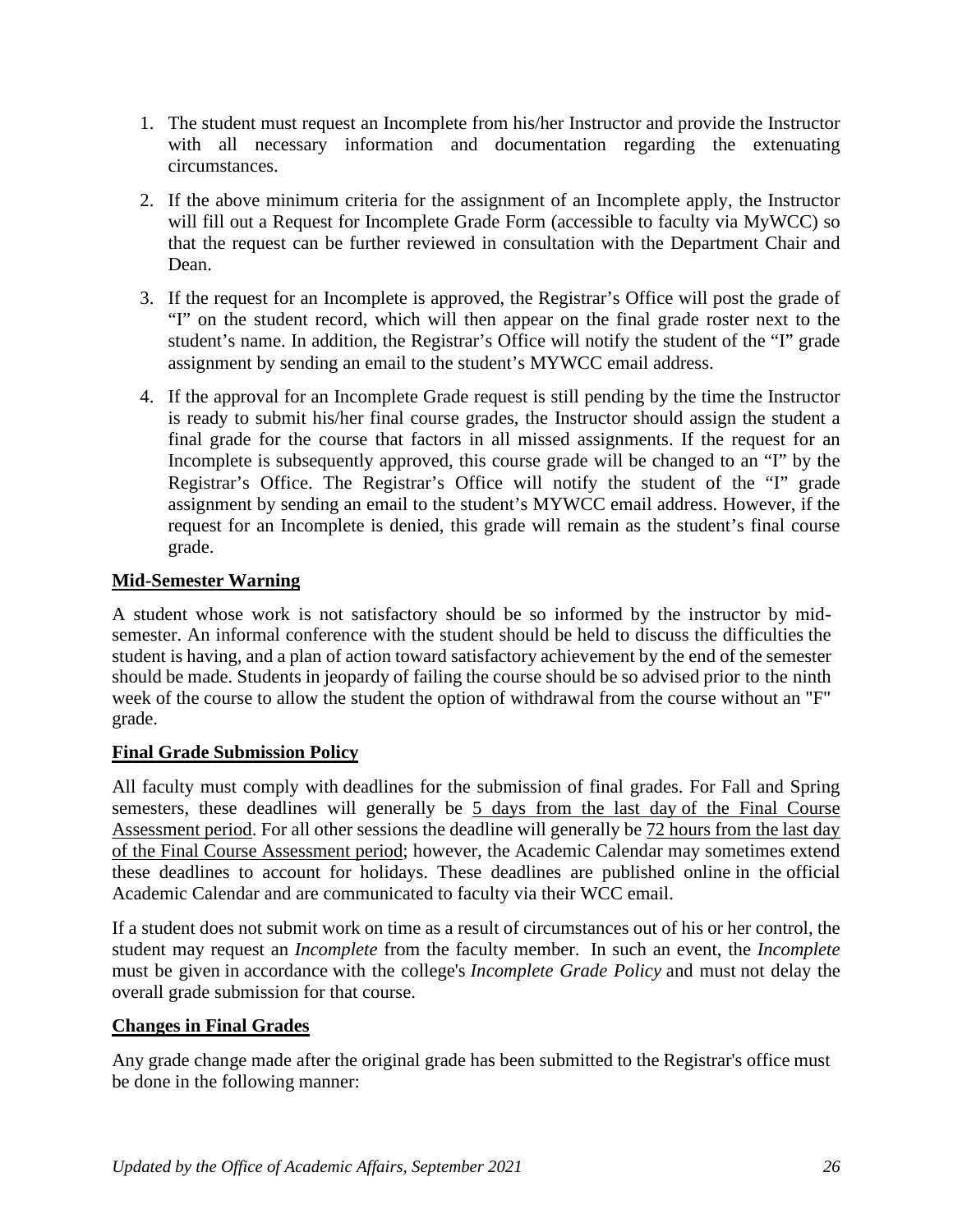- 1. Changes should be made within one semester after the end of the semester in which the grade was originally awarded.
- 2. A "Request for Change of Final Grade" form, available in the School Dean's office, must be completed in duplicate by the faculty member and signed by the Department Chair and the School Dean. Grade changes should be made only for significant reasons.
- 3. Faculty should not permit students the opportunity to do additional work to improve an assigned grade.
- 4. When the grade is recorded in the Registrar's Office, the duplicate copy is returned to the instructor, to be kept in his/her files. The student is notified of the change of grade by the Registrar's Office.
- 5. In the case of a grade of Incomplete (I), it is the student's responsibility to make arrangements with the instructor to satisfy the course requirements. If a grade of "I" is not changed by the end of the next semester, it automatically becomes an "IF" on the student's record, and is calculated in his/her cumulative index as an "F" grade.

## **MAXIMUMCREDITLOAD**

<span id="page-26-0"></span>Students enrolling during the Fall and Spring semesters may not register for more than 19 credits without obtaining special permission from both their Curriculum Chair and the appropriate School Dean.

Students entering or continuing at the college who are required to take ENG 91 - Writing for College 1 or ENG 92 - Writing for College 2 along with a non-credit mathematics course (Computational Skills or Beginning Algebra) or College Reading and Study Skills may take no more than 14 charged credits.

Students may not register for more than two courses in any single Summer Session by the School Dean.

## **MEDIACONTACTS**

<span id="page-26-1"></span>Westchester Community College has an established policy on media contacts. Its purpose is to ensure that all contacts with the media are unified and professional, representing the entire College as well as individual departments.

The following procedures should be followed:

The Marketing and Communications Office is responsible for issuing news releases and public service announcements for all Westchester Community College Schools, and for arranging media coverage of an event when that is warranted. Information for news releases must be received at least six (6) weeks prior to **the date newspaper coverage is desired,** keeping in mind that this might be well in advance of the actual date of the event.

1. The Marketing and Communications Office is to be notified about all press inquiries or conversations with members of the news media.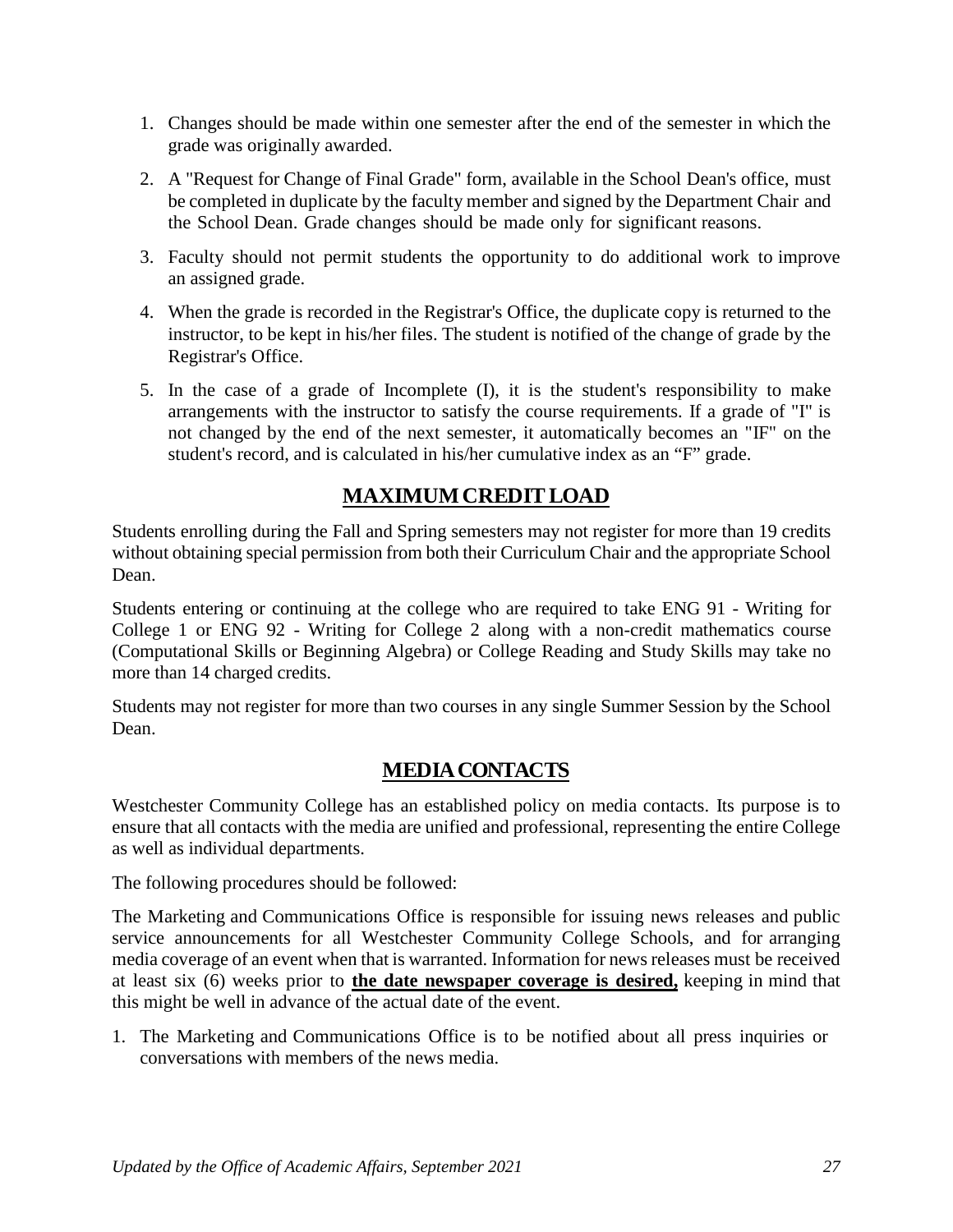- a. Administrative staff and faculty are to refer all media questions to the Marketing and Communications Office.
- b. The President of the College is the official spokesperson for the College on all matters of overall College policy or issues of greater or lesser controversy. In the President's absence or unavailability, the Marketing and Communications Office is designated to coordinate a response to such inquiries. Therefore, if a question asked by the press pertains to such matters of policy or issues, the reporter should be referred directly to the Marketing and Communications Office.
- c. Whatever and whenever, the response to the requested information should be accurate, brief and timely.
- d. A photo release form is available in the Marketing and Communications Office for situations where consent should be obtained in order to publish a photograph, or an electronic image.
- 2. Radio and television appearances by any member of faculty or staff should be coordinated through the Marketing and Communications Office in order to maximize their value to the College as a whole. Requests to film on campus, either inside or outside, by video or cinematographic production companies, should also be coordinated through the Marketing and Communications Office.
- 3. If staff or faculty members initiate calls to the news media, they, should first alert the Marketing and Communications Office. An exception to this is emergency information, such as snow days, cancellation of a program, or moving a program to another location. The Marketing and Communications Office should be given such information as well.
- 4. All advertising should be coordinated through the Marketing and Communications Office, which is responsible for approving all layouts and placements, and for producing and placing all College advertising.
- 5. The Marketing and Communications Office is the designated liaison with the County Public Affairs Office in White Plains and, as directed by the President, will keep the County informed about College issues or events where County input is required and/or desired.

## **OBSERVANCE OF RELIGIOUS HOLIDAYS**

<span id="page-27-0"></span>Although Westchester Community College has classes scheduled on most religious holidays, faculty and students have every right to observe these holidays. If the observance of these holidays prevents an instructor from meeting a class(es), students should be advised of the method that will be used to make up the missed class. Forms for requesting a personal day(s) for religious reasons are in the School Deans' Offices. Instructors may wish to have a voluntary substitution by another faculty member selected with the approval of the Department Chair. This must also be approved by the School Dean.

If the instructor is not observing the religious holiday but some students in his/her class are, these students **MUST NOT BE PENALIZED** for their failure to attend class on that day.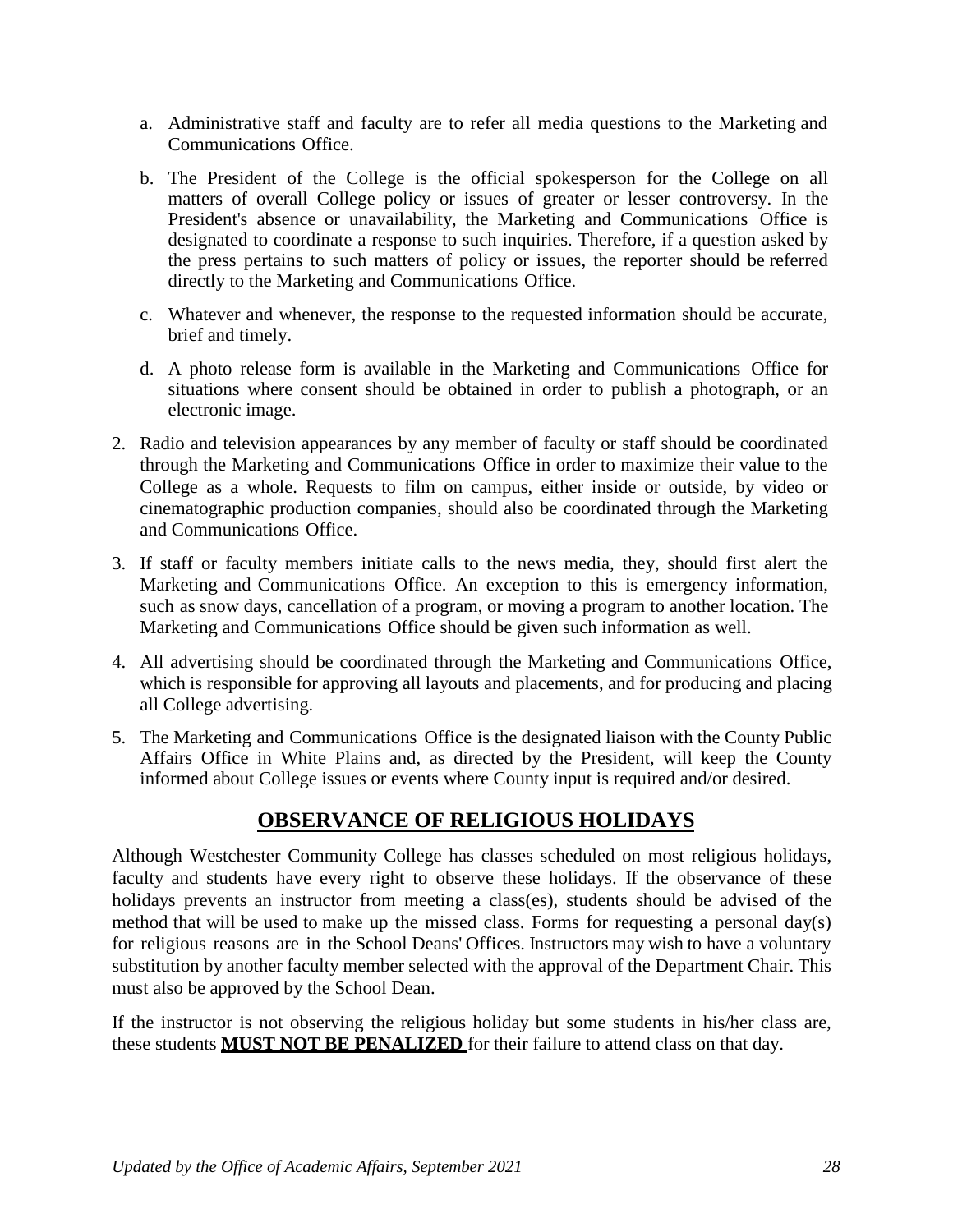DO NOT schedule examinations on religious holidays. Assist students who observe the holiday to make up the missed work. New York State Law gives students observing holidays the right to be absent from class on these days.

As long as the student has notified the instructor of his/her religious reason for missing a class, and has completed the designated assignment or task for making up the material, the absence should not be counted as a cut.

## **ONLINE EDUCATION: CODE OF CONDUCT FOR STUDENTS**

<span id="page-28-0"></span>The Code of Conduct for Students who enroll in an online education course is asfollows:

Students have the right to express themselves and participate freely in an online class. However, they are expected to treat each other and the instructor with courtesy and respect. Offensive or inappropriate language is not to be used in any form of communication, e.g., emails, discussion postings, group projects, and submitted assignments. Students are allowed to disagree with each other or the instructor but must do so in an appropriate and civil manner.

The discussion area of the course is reserved for postings related to course work only. Postings of a personal or non-academic nature are not permitted and may be removed by the instructor should they appear. Grades and personal issues should be handled by private email to the instructor.

Emails to the instructor that are considered offensive or inappropriate will be sent back to the writer with a request to rewrite and resubmit. If the emails continue to be unacceptable, the student will be referred to the Associate Dean of Student Development and Support Services and denied access to the course until the Associate Dean of Student Development and Support Services contacts the student and resolves the problem. If students receive inappropriate emails from other students in the class they should notify the instructor and appropriate action will be taken.

Students are expected to submit work which is their own. Plagiarism or cheating will not be tolerated. If either is the case the student may have his or her grade for the assignment/quiz lowered or may fail the course. Students may view the College's Academic Policy from the Students Services Page at http:/www./wcc.edu/student\_services/Student\_affairs.htm.

**Note: Students will be able to view the Code of Conduct for Students but not the Guidelines for Instructors.**

## **POSTHUMOUS CONFERRAL OF DEGREE OR CERTIFICATE**

### <span id="page-28-1"></span>**Definition:**

A Posthumous Degree or Certificate is a degree or certificate conferred by Westchester Community College to a deceased student.

### **Purpose:**

This degree would recognize the efforts of the student as well as be a source of solace to the student's family.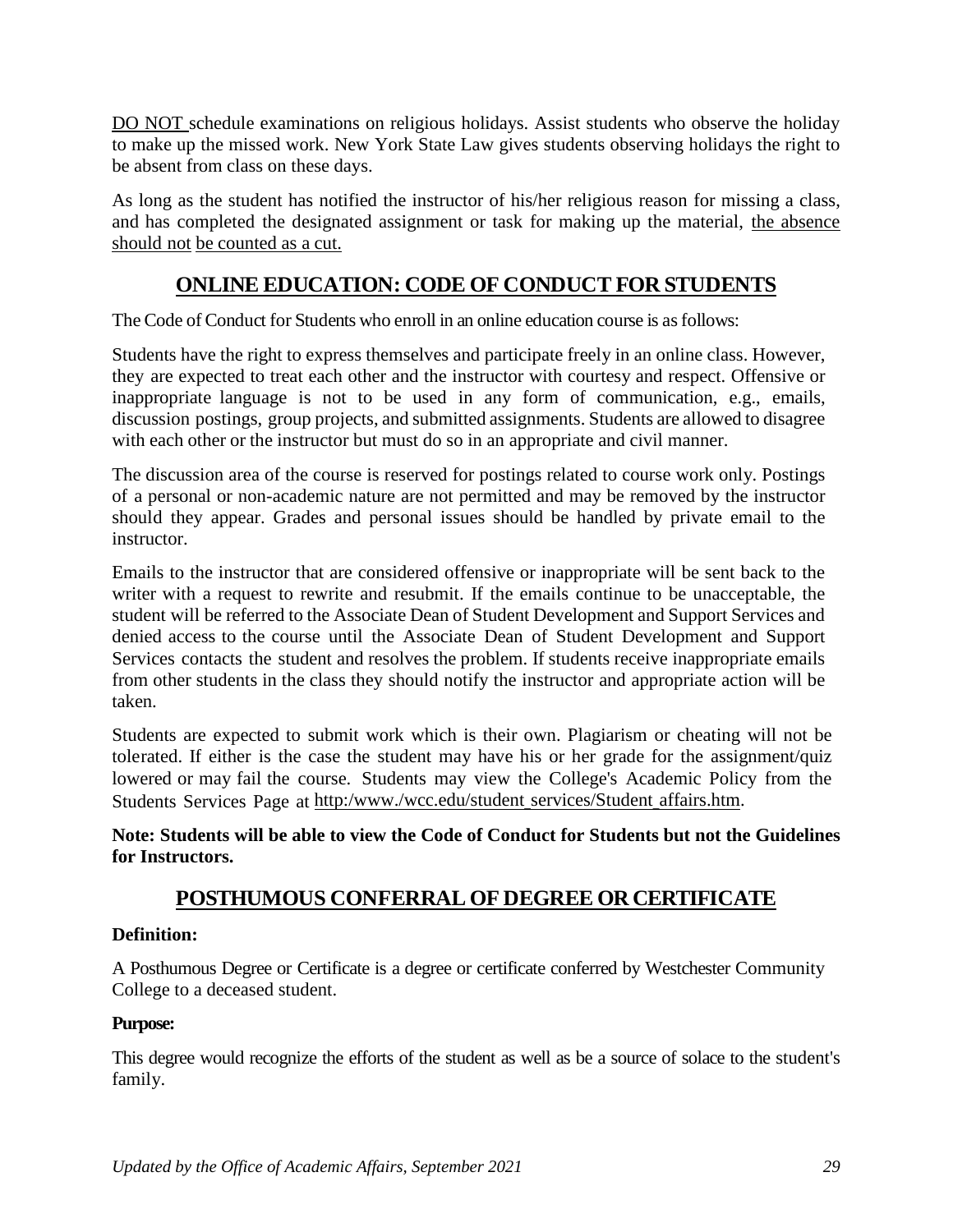#### **Policy Statement:**

Westchester Community College recognizes a student's work by conferring a degree or certificate posthumously to the family of a deceased student. The student must have been enrolled in the College and have been in good standing at the time of death. Upon the recommendation of the student's Curriculum Chair, the College may award a posthumous degree or certificate if the student completed at least 75% of the credit hour requirements for said degree or certificate at the time of death.

#### **Procedure:**

The Curriculum Chair initiates the process for a posthumous degree or certificate. A recommendation along with verification of the student's academic standing and degree or certificate progress is made to the School Dean and then to the Provost/Vice President for Academic Affairs. The recommendation is made to the President for final approval.

#### **Degree/Certificate Conferral:**

The Vice President and Dean of Dean of Student Access, Involvement, and Success works with the family to determine the best way to honor the student without any discomfort to the family. If it is decided that the degree/certificate will be conferred at commencement, then the student's name will be listed in the commencement program where it would have been if the student had been present. There will be an annotation that the degree/certificate was conferred posthumously and the student's record will be similarly annotated. A family member will receive the posthumous degree/certificate at commencement.

## **PROCEDURE ON CHANGING YOUR CURRICULUM (PROGRAM OF STUDY)**

<span id="page-29-0"></span>Procedures for students wishing to make curriculum changes:

- 1 Requests to change curriculum should be made prior to the selection of courses for the next semester.
- 2 Students must secure a "Curriculum Change Request" form from their counselors.
- 3 After having consulted with their counselors, students must receive approval from the Curriculum Chair of the curriculum they wish to enter.
- 4 After obtaining the approval signature from the curriculum chair of the curriculum being entered, students must take the "Curriculum Change Request" form to the Registrar's Office for processing.

## **PROHIBITING FACULTY RELATIVES IN CLASS**

<span id="page-29-1"></span>Because of the potential for a conflict of interest, or, at least, for the appearance of a conflict, Westchester Community College prohibits faculty members from having relatives\* in their own grade- bearing courses.

An exception can be made if the faculty member is the only person teaching a course that is required for the relative's major. In that case, the faculty member should disclose the situation to his or her Department Chairperson and to the class.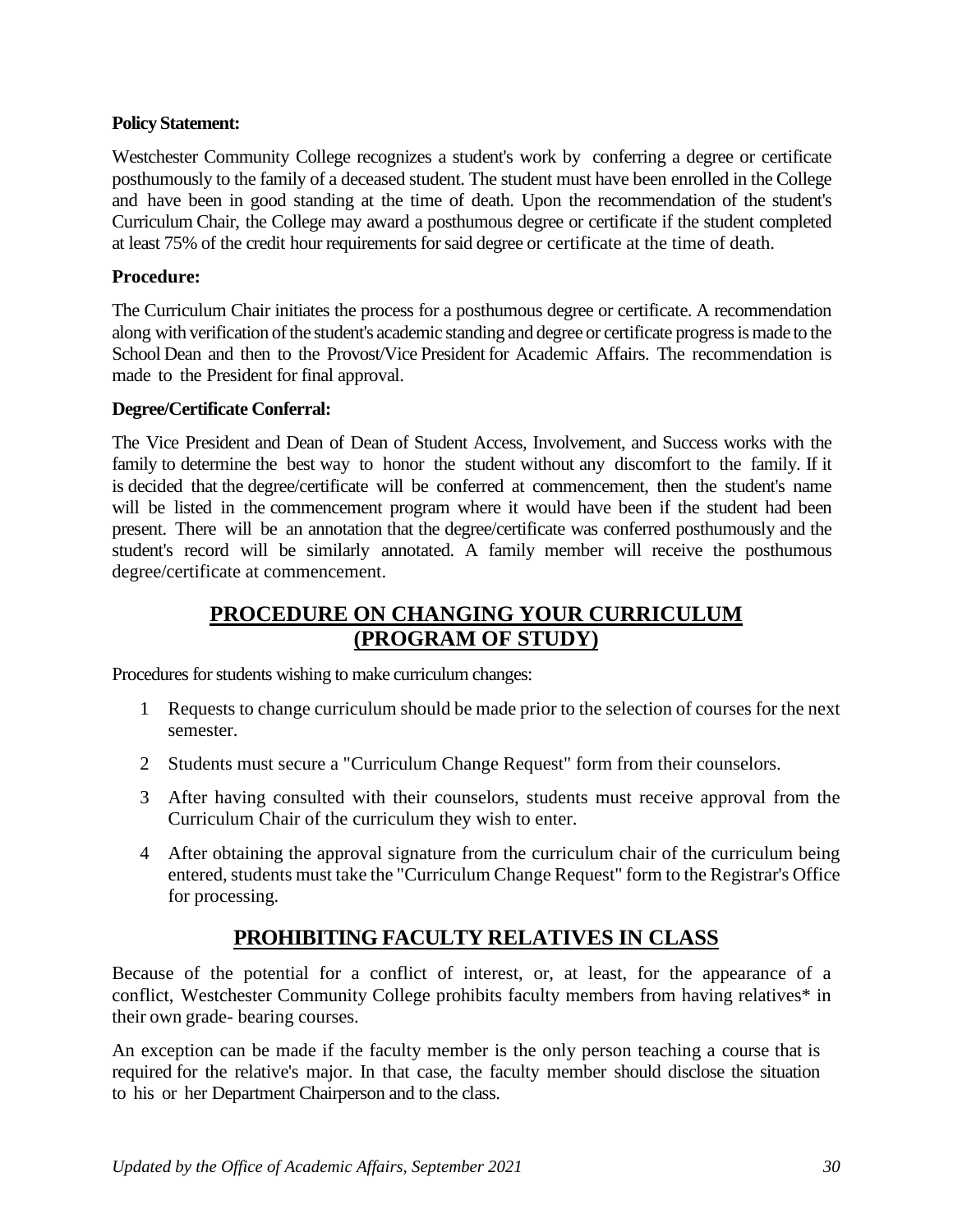In a case in which a faculty member is uncertain of the appropriateness of having a relative in the class, he or she should first discuss it with the Department Chairperson.

\* Relative is defined as anyone related to the faculty member by blood, marriage or law as follows: parent, spouse, child, brother, sister, uncle, aunt, nephew, niece, cousin, father/motherin-law, brother/sister-in-law, son/daughter-in-law, stepparent, stepchild and legal guardian.

# **RECORD/ROLL BOOKS OF ATTENDANCE AND CLASS PERFORMANCE**

<span id="page-30-0"></span>State aid for the College and financial aid for the individual student (where satisfactory attendance is a criterion) are based upon the attendance information recorded by faculty throughout the semester or attendance rosters available in PeopleSoft and processed by the Registrar's Office. It is the policy of the College that faculty retain their record/roll books for a least six years. Faculty should arrange with the department chair to have record/roll books or copies stored in the department office.

"Records Retention and Disposition: Public Community Colleges, Schedule CC-1 from SUNY states that" final examinations must be kept for one year and final examination questions must be kept for ten years."

## **REPEATING COURSES**

<span id="page-30-1"></span>The Westchester Community College Policy on Repeating Courses is as follows:

#### **Repeating Courses Policy**

#### **Repeating a course in which a grade of D, F, FN, IF, RC, W, WP, or WF was received:**

On a one-time basis, students may repeat courses they have completed with a grade of D, F, FN, IF, RC, W, WP, or WF. If a course has been repeated once (i.e., taken twice), a registration block will prevent the student from registering for the same course again. To make a request for a further repeat, please follow the procedure on the below chart. Certain health science and field experience courses cannot be repeated.

#### **Repeating a course in which a grade of C or better was received:**

Students who request to repeat a course in which a grade of C or better was received must seek approval by a Counselor.

When two or more grades exist for the same course, all grades will remain on the transcript; however, only the highest grade will be used to calculate the cumulative grade point average. Students applying for transfer should be aware that it is sometimes the policy of four-year colleges to recalculate an applicant's GPA using all grades earned.

*Repeating a course previously passed may jeopardize financial aid eligibility. Prior to repeating a course, financial aid recipients are urged to consult with a financial aid counselor to determine if current or future financial aid may be negatively affected. See [Financial Aid,](http://www.sunywcc.edu/student-services/finaid/satisfactory-academic-progress/)  [Pursuit and Progress Standards](http://www.sunywcc.edu/student-services/finaid/satisfactory-academic-progress/) and general Financial Aid Guidelines.* 

#### **Repeating Courses Procedure:**

| If student is requesting to<br><b>Student must:</b><br><b>Permission Conditions:</b> |
|--------------------------------------------------------------------------------------|
|--------------------------------------------------------------------------------------|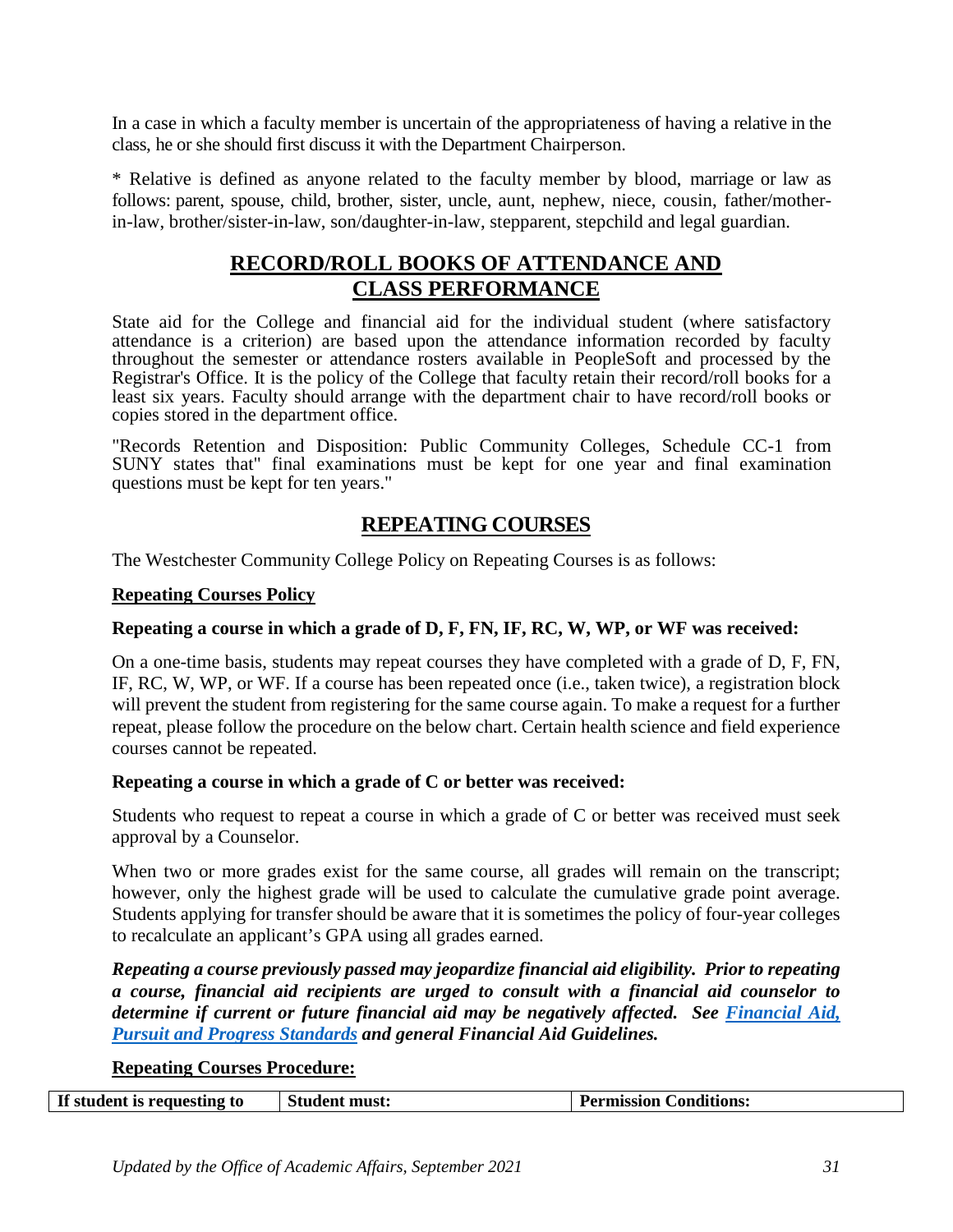| take:                           |                                                  |                                                  |
|---------------------------------|--------------------------------------------------|--------------------------------------------------|
| a zero-credit developmental     | complete the Repeat Course Request               | Permission given if the student can              |
| course with a grade of D, F,    | Form - Zero-Credit Course:                       | demonstrate that the circumstances which         |
| FN, IF, RC, W, WP, or WF for    | http://www.sunywcc.edu/repeatcoursezero/and      | caused him/her to be unsuccessful previously     |
| the third time                  | meet with a Counselor.                           | have been addressed.                             |
| a zero-credit developmental     | complete the Repeat Course Request               | Permission is rarely given and is only           |
| course with a grade of D, F,    | Form - Zero-Credit Course:                       | reserved for cases in which truly extenuating    |
| FN, IF, RC, W, WP, or WF for    | http://www.sunywcc.edu/repeatcoursezero/ and     | circumstances were involved and have now         |
| the fourth time                 | meet with a Counselor.                           | been removed.                                    |
| a credit course with a grade of | complete the Repeat Course Request               | Permission given if the student can              |
| D, F, FN, IF, W, WP, or WF      | Form - Credit Course                             | demonstrate that the circumstances which         |
| for the third time              | http://www.sunywcc.edu/repeatcoursecredit/and    | caused him/her to be unsuccessful previously     |
|                                 | meet with the Chairperson of the                 | have been addressed. If request is approved,     |
|                                 | department in which the course is                | the student must submit the completed form       |
|                                 | given, Curriculum Chair, Dean or a               | to the Registrar's Office or Extension Center    |
|                                 | Counselor.                                       | where his/her account hold will be removed       |
|                                 |                                                  | and the student will be able to register for the |
|                                 |                                                  | course.                                          |
| a credit course with a grade of | complete the Repeat Course Request               | Permission is rarely given and is only           |
| D, F, FN, IF, W, WP, or WF      | Form - Credit Course                             | reserved for cases in which truly extenuating    |
| for the fourth time             | http://www.sunywcc.edu/repeatcoursecredit/       | circumstances were involved and have now         |
|                                 | and meet with the Chairperson of the             | been removed. If request is approved, the        |
|                                 | department in which the course is                | student must submit the completed form to        |
|                                 | given, Curriculum Chair, Dean or a<br>Counselor. | the Registrar's Office or Extension Center       |
|                                 |                                                  | where his/her account hold will be removed       |
|                                 |                                                  | and the student will be able to register for the |
|                                 |                                                  | course.                                          |
| any course with a grade of C    | meet with a Counselor.                           | Permission given if the student can              |
| or better for the second, third |                                                  | demonstrate a clear benefit exists by            |
| or fourth time                  |                                                  | repeating the course that outweighs the delay    |
|                                 |                                                  | to degree completion.                            |
| any course a fifth time         | Request will not be considered.                  | Permission will not be given.                    |

Approved by Faculty Senate 5/11/16, Academic Leadership Council 6/21/16, Cabinet 7/25/16

## **SUPERVISION OF INSTRUCTION**

<span id="page-31-0"></span>Associate Deans and Department Chairs are responsible for supervising instruction for the primary purpose of improving the effectiveness and the delivery of instruction. Supervision includes evaluating the instruction by use of objective criteria. Working under the direct supervision of the Associate Deans and Department chairs, faculty holding the positions of Assistant Department Chair, Coordinator and Coordinator/Off-Campus Liaison may also conduct class visits (observations) and evaluate the instruction by use of objective criteria, before a written report is filed it is discussed with the faculty member, who may attach his/her own comments if he/she so desires. A pre- and post-conference with the faculty member is to be held by the evaluator.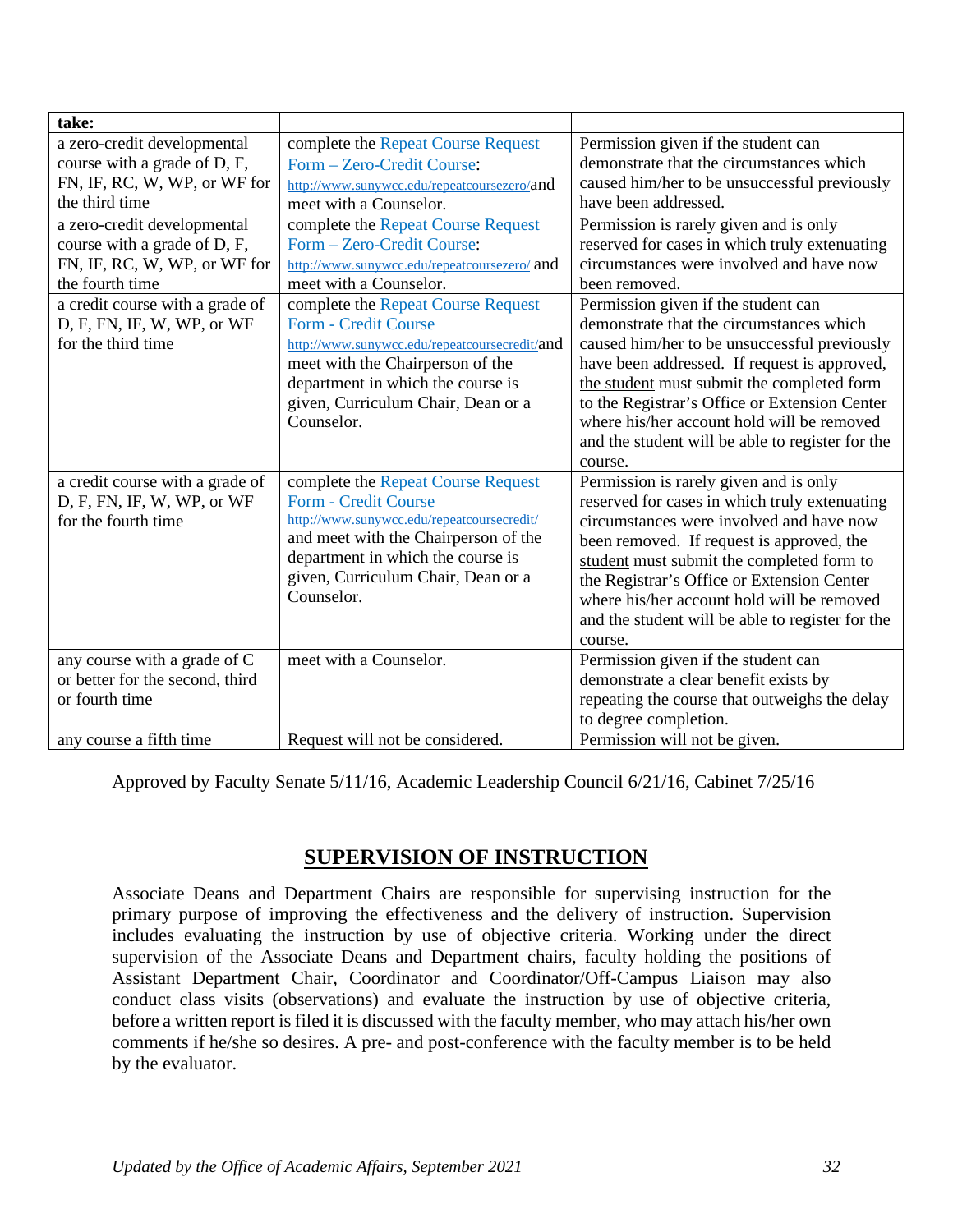## **TEXTBOOK POLICY**

<span id="page-32-0"></span>The mission of Westchester Community College is to provide accessible, high quality and **affordable education** to meet the needs of our diverse community. The college is committed to student success, academic excellence, workforce development, economic development and lifelong learning.

In this knowledge-driven economy, the college needs to integrate information and communication technologies (ICT) to better serve and prepare students for the future. To sustain the college mission and **uphold academic freedom**, the purpose of this policy is to set forth the college's various options concerning the access, delivery and usage of textbooks and course materials; however, adoption of textbooks is most appropriately determined by the instructor/department for a particular course. Still, faculty are encouraged to consider the following options (in order of priority) when choosing textbooks for their classes:

- 1. Open educational resources such as textbooks and course materials;
- 2. Textbooks, both digital and printed, temporarily accessed/rented at reasonable cost;
- 3. Traditional used textbooks for purchase,
- 4. Traditional new textbooks for purchase; and as the last resort;
- 5. Textbooks, which are adopted by the department/curriculum, shall be strongly encouraged to be used by all faculty teaching that course.

### **TUITION REFUNDS**

#### <span id="page-32-1"></span>**Refund Policy for Undergraduate Academic Courses**

- In the event the college cancels a course, 100% of tuition and refundable fees will be refunded. Please see the list of non-refundable fees below.
- Depending on the length of the session and when the course is dropped by a student, the student will be refunded a percentage of tuition only (not fees), according to the schedule below.
- As of the first day of any session (whether it be on the main campus, online or at an extension site), students who fail to make payment or other arrangements to cover their full account will be responsible for the charges incurred according to the refund schedule. If you do not plan on attending Westchester Community College, you must drop your classes prior to the first day of the semester in which you are registered in order to qualify for a 100% refund of tuition and refundable fees. If you do not, all tuition and fees are your responsibility.
- Refunds are issued on the basis of credits registered for, and not the full time tuition. You will never be charged more than full time tuition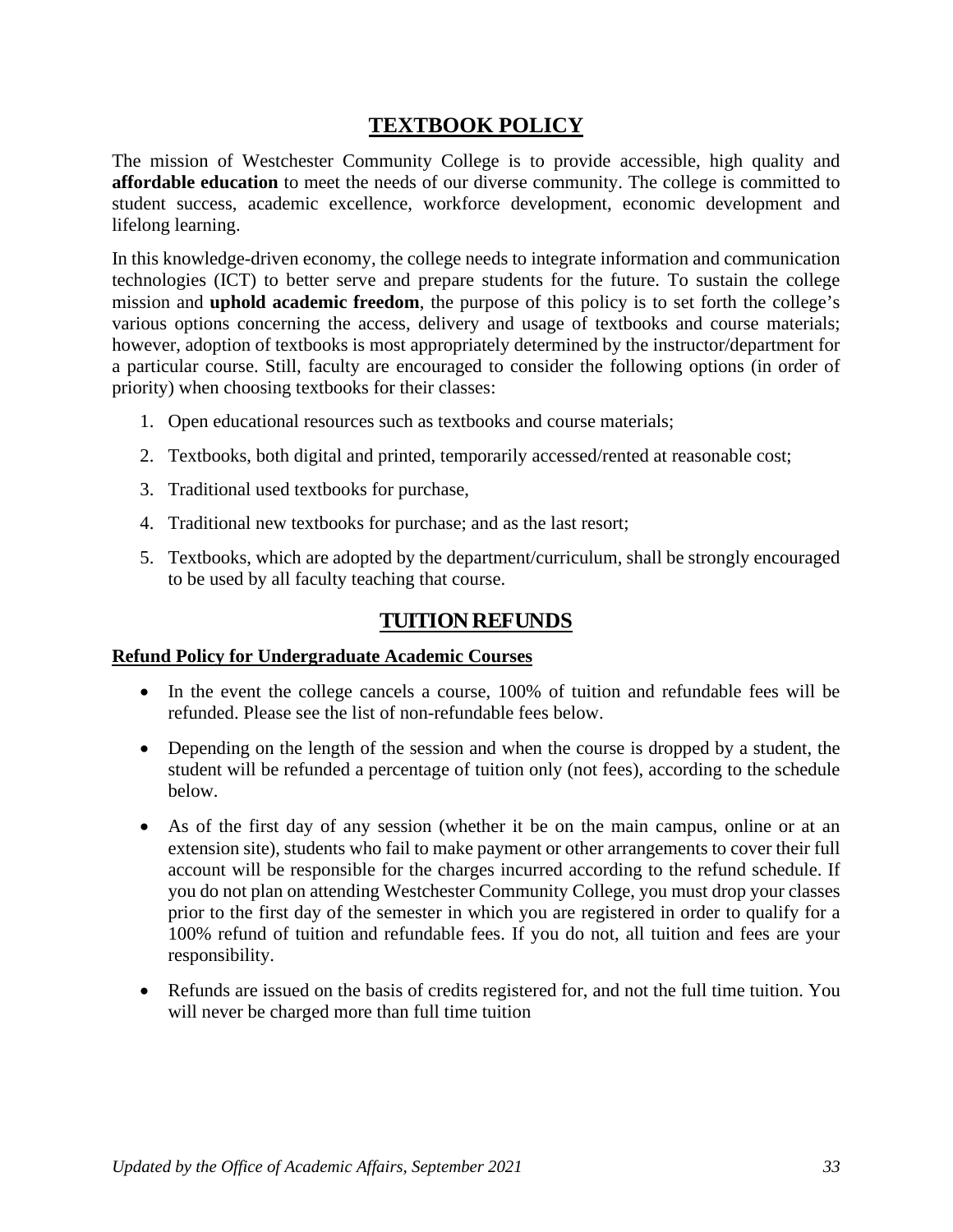## **Refund Policy – 14 and 15 week semesters (Fall/Spring Semesters Including Distance Learning courses & 14 week Extension Sites)**

| When Course Is Dropped                 | <b>Refund Amount</b> |
|----------------------------------------|----------------------|
| Before official start of the semester. | $100\%$ *            |
| During the first week.                 | 75% (Tuition Only)   |
| During the second week.                | 50% (Tuition Only)   |
| During the third week.                 | 25% (Tuition Only)   |
| After the third week.                  | No Refund            |

Please see list of non-refundable fees below

### **Refund Policy – Courses held for LESS than 14 weeks (Including Distance Learning & Summer courses, Winter Session)**

| When Course Is Dropped                                                      | <b>Refund Amount</b> |
|-----------------------------------------------------------------------------|----------------------|
| Before the official start date of the session (NOT the first class meeting) | $100\%$ *            |
| First five calendar days of session                                         | 25% (Tuition Only)   |
| As of the $6th$ day of the session.                                         | No Refund            |

### **NON Refundable Fees**

All fees listed here are non-refundable:

Registration fee, Administrative Payment Plan fee, Application fee, Assessment fee, Add/Drop fees, Late Registration fee, Return Check Fee. Note: After the semester's start date the FSA fees, FSA Equipment fee, FSA Cultural Arts fee, Paramedic fee, Lab fee, and other Malpractice Insurance fees.

#### **Appeals to the Refund Policy**

If you wish to submit an appeal to the refund policy please visit the [Refund Tuition Appeal](http://www.sunywcc.edu/admissions/bursars-office/refundappeal/) or [Medical Appeal Refund Request](http://www.sunywcc.edu/admissions/bursars-office/medical-refund-appeal/) for more information.

#### **Title IV Refund Policy**

Students who receive Title IV funds are entitled to a pro-rata refund calculation. The pro-rata refund is applicable to Title IV recipients who withdraw, fail to attend, or fail to complete 60% of .their semester classes. Additional information concerning Westchester Community College's Comprehensive Refund Policy may be found in the Financial Aid Office in the Administration Building.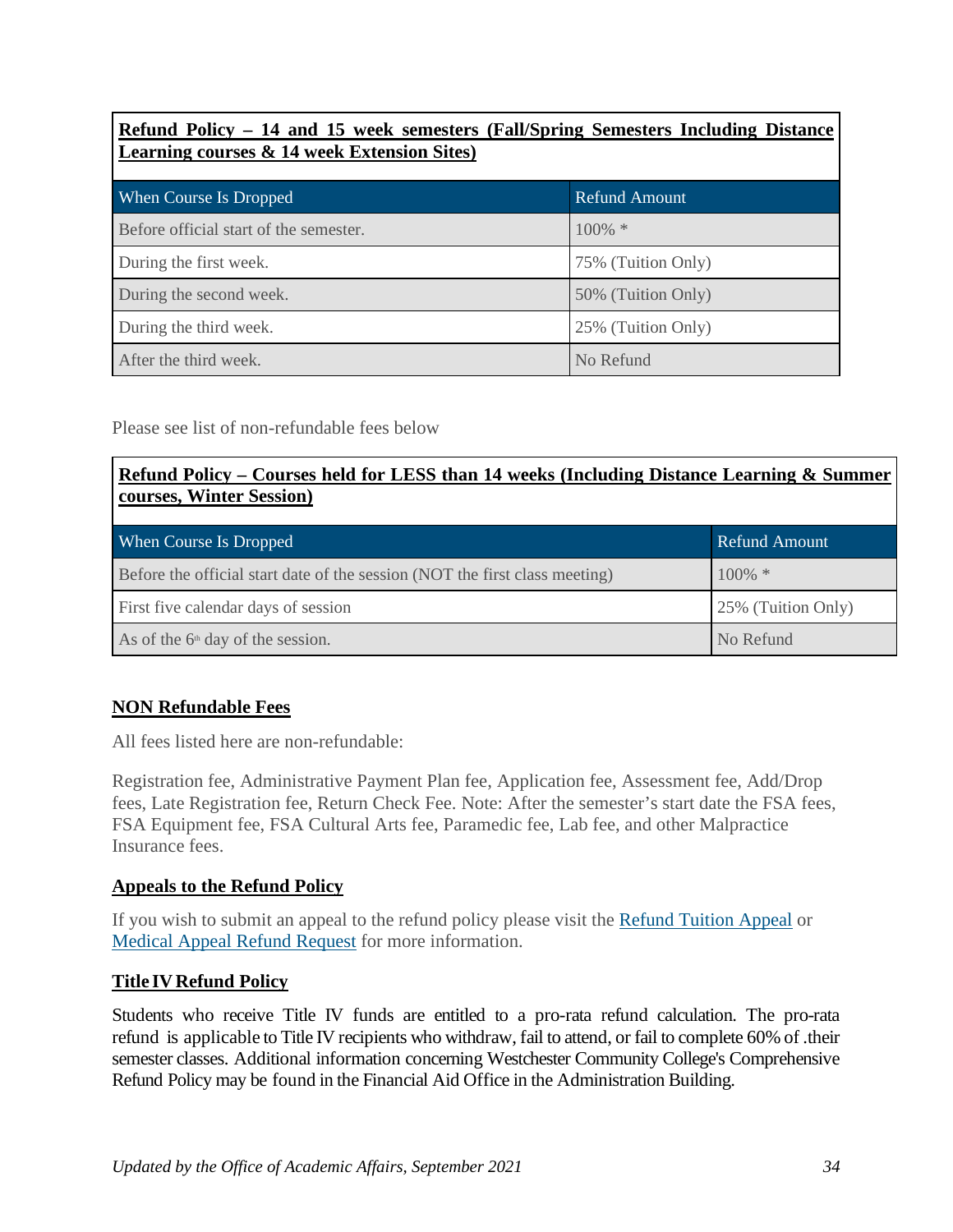- 1. In the event of **canceled courses,** the student will receive 100% refund of tuition and refundable fees.
- 2. Refunds may require up to two weeks to process through the Bursar's Office. Those refunds due to Title IV funds will be refunded within fourteen days of disbursement.
- 3. Students who withdraw from classes **after the refund period are not eligible for any refund.** In extenuating circumstances, such as a pre-existing medical condition, consideration for a retroactive refund may be given based on appropriate medical documentation, and a recommendation to the Registrar from the Student Health Coordinator.

#### **Tuition Refunds for Active Military Duty**

The tuition/refund/credit policy (modeled on the ad hoc policy adopted in 1990-1991 during Operation Desert Storm) was adopted by the Cabinet on February 26, 1996. It is to be applied to Westchester Community College students in present and future situations of activation to military duty (extended active duty). The following procedures are followed:

- 1. Any student called to extended active duty should bring documentation of that order to the College and make an appointment with the counselor in charge of veteran's affairs.
- 2. Upon verification of the legitimacy of the orders, the counselor will arrange for the student to meet with each of his/her teachers.
- 3. The student will be free to exercise any or all of the options outlined below on a course-bycourse basis. (The choice will depend upon the time in the semester the call up occurs, the expected duration of the military assignment, the amount of prior notice given to the student by the military, and the nature of the subject matter of the course.) The following option(s) can be followed:
	- a. Withdrawal from the course with a full refund and no permanent citation on the transcript (i.e., equivalent to "never attended").
	- b. Withdrawal as above, but no refund. Rather, the student would be given a letter permitting him/her to repeat the course at some future time at no cost.
	- c. Student and teacher agree that so much work has been completed that an "I" (incomplete) could be assigned. The deadline for making up the remaining work should be extended beyond the current rule (end of next regular semester) to the end of the next regular semester after the student is released from active duty. Here no refund is involved.
	- d. In some cases it might be possible for the student to take work with him/her on active duty and upon completion of these assignments be awarded a grade. This option would only be available if both the student and the faculty member agreed that this was possible. In this case no refund is involved.

What this policy does not do is award college credit for incomplete work. This would be a disadvantage to both the student and the College. Rather, it facilitates the completion of the work by making accommodations in the rules. If at any time a student who has selected any option, other than "A" or "B", finds that he/she is not able to complete the work after all, a refund would be issued upon a written request from the student.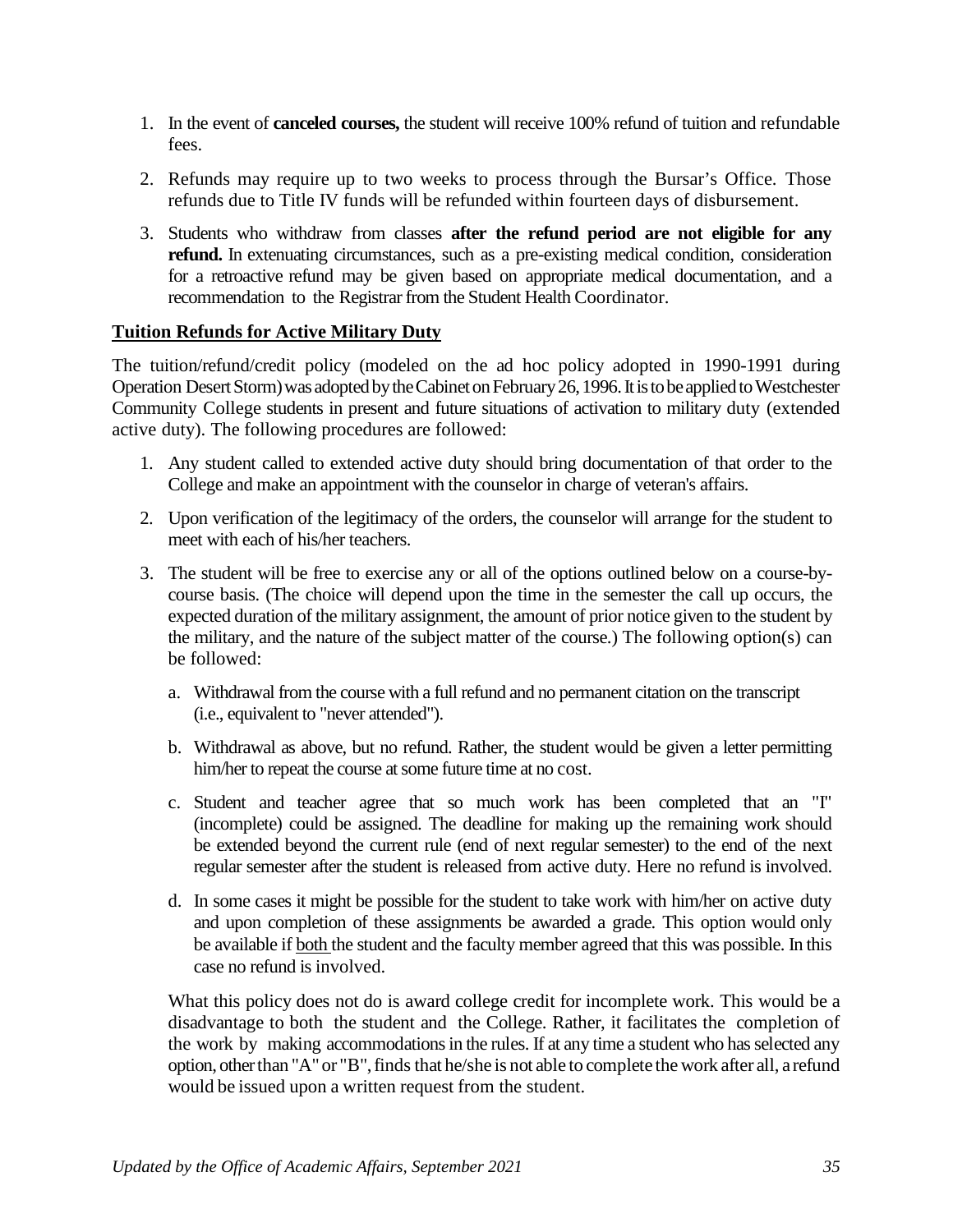# **VALEDICTORIAN AND SALUTATORIAN POLICY**

<span id="page-35-0"></span>Students graduating from a degree program at Westchester Community College are eligible for consideration as valedictorian or salutatorian if they have transferred in no more than ten credits from another accredited college or university. Among the eligible students, the student with the highest cumulative GPA will be honored with the designation of valedictorian and the student with the second highest cumulative GPA will be honored with the designation of salutatorian.

Rankings will be determined at the Application Deadline for May Graduation. The valedictorian will write and deliver a formal address to fellow students, faculty and guests at Commencement.

In the case of identical cumulative GPA's, candidates will be invited to complete the valedictorian application. The applications will be reviewed by the Valedictorian/Salutatorian Selection Committee, appointed each February by the Presiding Officer of the Faculty Senate and comprised of five Faculty Senators, one from each of the five academic Schools of the college.

The application asks each candidate to list three faculty references and to compose a personal statement. The applicant with the highest ranking based upon the strength of his/her faculty evaluations for academic excellence will be selected as valedictorian and the runner-up will be selected as salutatorian. In the event of a further tie, the selection will be based upon the evaluation of the personal statement.

All applicants will receive notification informing them of the Committee's decision. However, the College reserves the right to rescind the designation of Valedictorian or Salutatorian if the student's final semester grades are determined to deviate from his/her original ranking.

# **WITHDRAWALFROMACOURSE**

### <span id="page-35-1"></span>**Deadlines**

| Student Initiated Withdrawal from a Course    | Last Day of Ninth Week of Semester                           |
|-----------------------------------------------|--------------------------------------------------------------|
| Student Initiated Withdrawal from the College | Last Day of Classes before Final Exams                       |
| For Semesters Shorter than 15 Weeks           | See Academic Calendar for the Established<br>Withdrawal Date |

### **Withdrawalfrom a Course:**

#### **StudentInitiated Withdrawal from a Course (Deadline: Last Day of Ninth Week of Semester)**

The deadline for withdrawal from a course with a grade of "W" is the last day of the ninth week of the semester. A grade of "W" does not affect a student's GPA. However, it is important to use withdrawals wisely. If unsure, it is best to consult with the instructor or academic counselor. Prior to withdrawal, financial aid recipients are urged to consult with a financial aid counselor to determine if current or future financial aid maybe negatively affected.

While it is the right of a student to withdraw from a course, withdrawal without following the procedure listed below may result in the student's failure of the course.

The procedure to withdraw from zero-credit courses is a follows: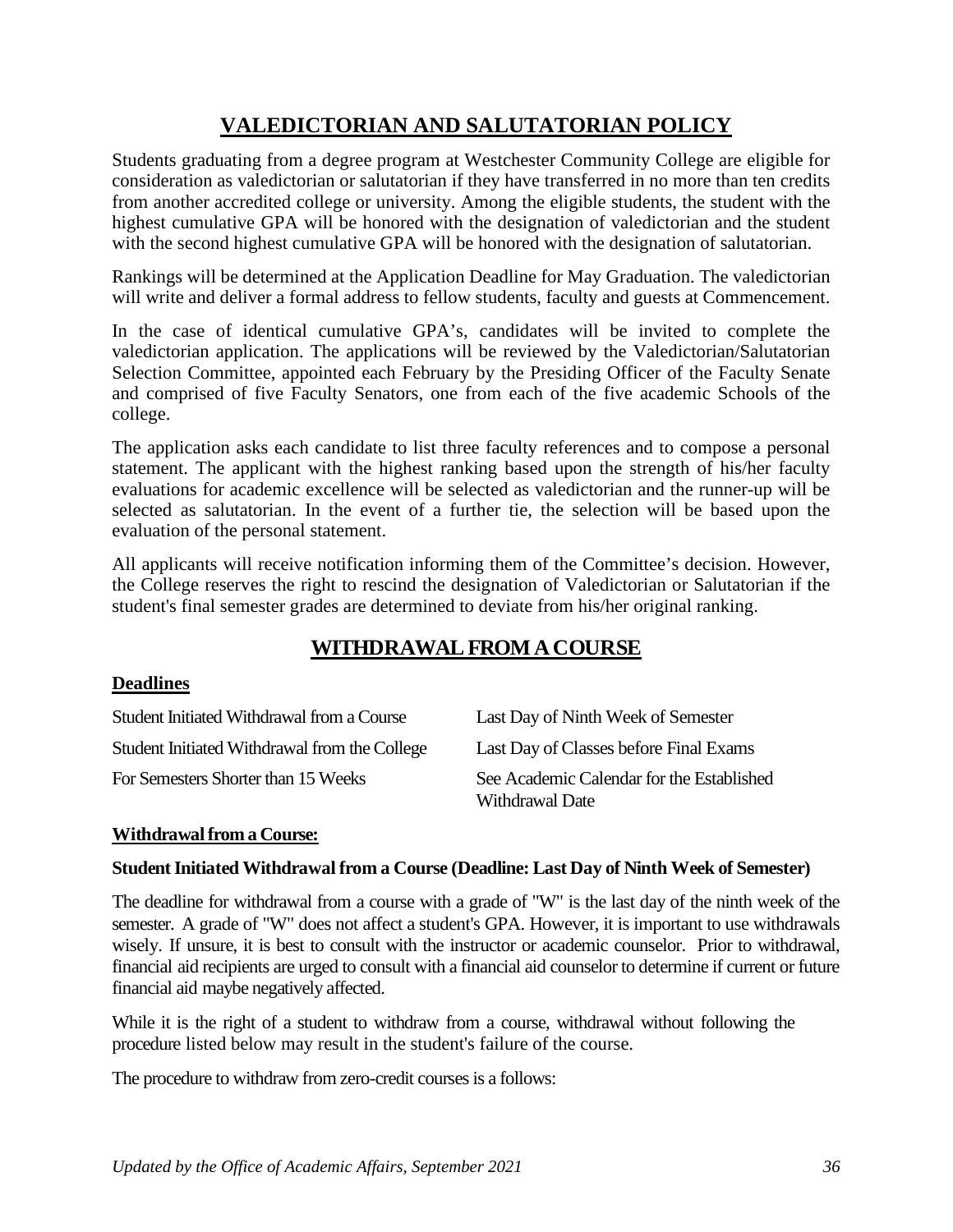- Meet with a Counselor, Curriculum Chair, Department Chair or School Dean.
- The Counselor, Curriculum Chair, Department Chair or School Dean will release the hold that is placed on these zero-credit courses and withdraw the student.

The procedure to withdraw from credit bearing courses is as follows:

Students may withdraw from credit-bearing courses using the MyWCC self-service portal. For instructions on how to withdraw, please login to My WCC and follow the procedures for "How to Drop Course(s) Online."

### **Faculty Assigned CourseWithdrawal Grade of WP/WF** (*After Ninth Week of Semester)*

After the ninth week of the semester, the course instructor may allow a student with extenuating circumstances to withdraw from the course by assigning a grade of WP (withdrawal-passing: student is passing at the time of withdrawal) or WF (withdrawal-failing: student is failing at the time of withdrawal). A grade of WP or WF does not affect a student's GPA.

This is not a student right, and it is reserved only for unusual and extenuating circumstances beyond the student's control. The reasons for withdrawing must be serious and compelling (not merely poor attendance or grades). The student must be able to, upon request, provide clear and complete documentation of the situation from a qualified professional such as a physician.

*Here are some guidelines for acceptable serious and compelling reasons:*

*Medical: Serious illness or injury of the student or of his/her immediate family, which has resulted in the inability to make up course material missed.*

*Financial: A student's financial situation has become so critical that it has resulted in the inability to make up course material missed.*

*Personal: Serious family crisis or death in a family, which has resulted in the inability to make up course material missed.*

A grade of WP or WF can negatively affect a student's current or future financial aid eligibility.

**Student- Initiated Complete Withdrawal from College - All Courses** *(After Ninth Week of Semester).*

Students may withdraw from *all* courses at the College up until the last day of classes before final examinations. A grade of "W" would be assigned for all classes. A grade of "W" does not affect a student's GPA. The reasons for withdrawing should be serious and compelling, not merely poor attendance or grades.

The procedure to withdraw from College is a follows:

- 1. Obtain a withdrawal form from the Counseling Office or the Registrar's Office.
- 2. Allow enough time to complete the form, including obtaining all signatures.
- 3. Notify all instructors of the withdrawal.
- 4. Check with the Library, the Financial Aid Office, and the Bursar's Office to determine if there are outstanding obligations.